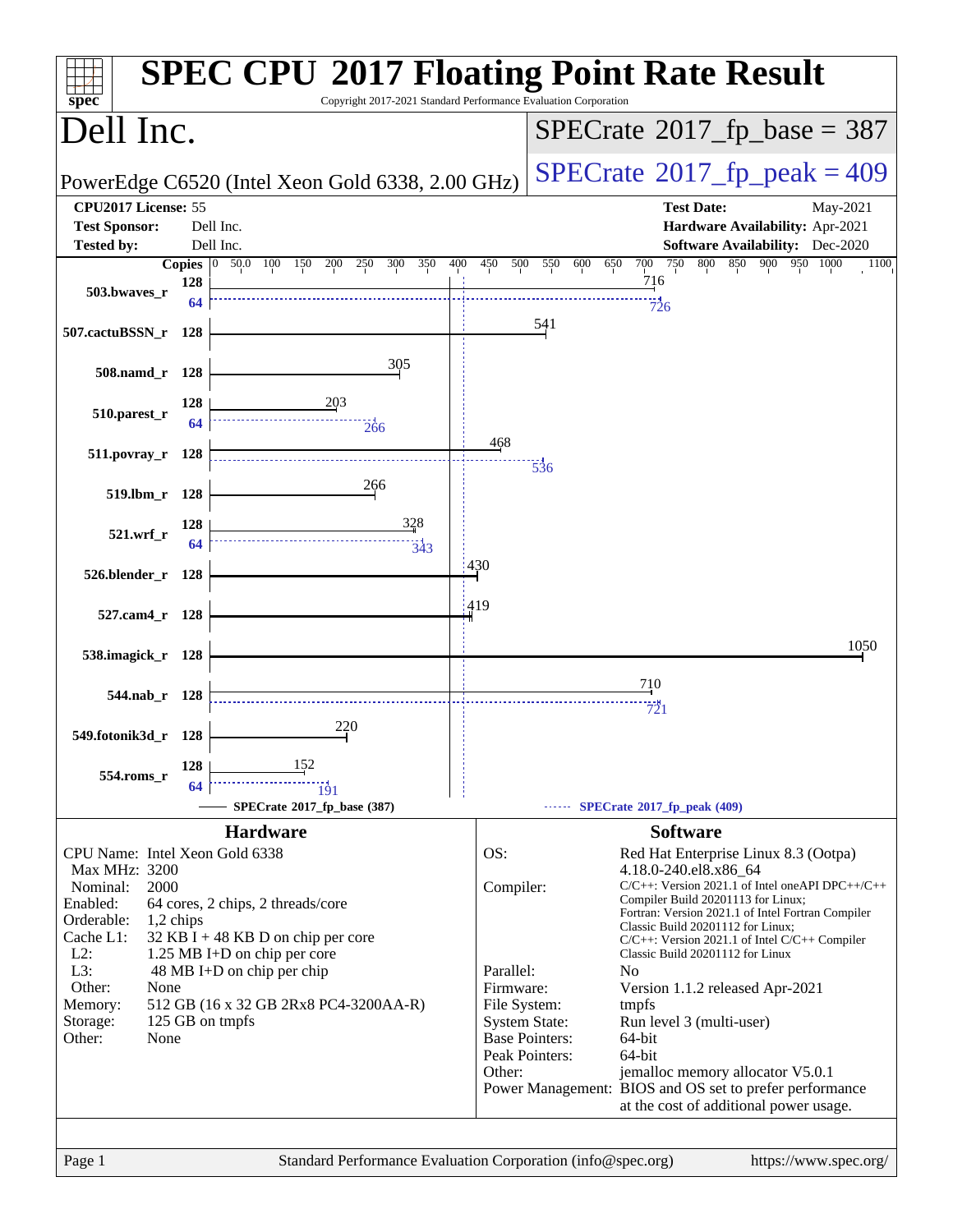| <b>SPEC CPU®2017 Floating Point Rate Result</b>                                                          |                                                     |                |       |                |       |                                |       |               |                |              |                |              |                |              |
|----------------------------------------------------------------------------------------------------------|-----------------------------------------------------|----------------|-------|----------------|-------|--------------------------------|-------|---------------|----------------|--------------|----------------|--------------|----------------|--------------|
| Copyright 2017-2021 Standard Performance Evaluation Corporation<br>spec <sup>®</sup>                     |                                                     |                |       |                |       |                                |       |               |                |              |                |              |                |              |
| Dell Inc.                                                                                                |                                                     |                |       |                |       | $SPECrate@2017_fp\_base = 387$ |       |               |                |              |                |              |                |              |
|                                                                                                          |                                                     |                |       |                |       |                                |       |               |                |              |                |              |                |              |
| $SPECTate@2017_fp\_peak = 409$<br>PowerEdge C6520 (Intel Xeon Gold 6338, 2.00 GHz)                       |                                                     |                |       |                |       |                                |       |               |                |              |                |              |                |              |
| CPU2017 License: 55<br><b>Test Date:</b><br>May-2021                                                     |                                                     |                |       |                |       |                                |       |               |                |              |                |              |                |              |
| <b>Test Sponsor:</b>                                                                                     | Dell Inc.<br>Hardware Availability: Apr-2021        |                |       |                |       |                                |       |               |                |              |                |              |                |              |
| <b>Tested by:</b>                                                                                        | Dell Inc.<br><b>Software Availability:</b> Dec-2020 |                |       |                |       |                                |       |               |                |              |                |              |                |              |
| <b>Results Table</b>                                                                                     |                                                     |                |       |                |       |                                |       |               |                |              |                |              |                |              |
|                                                                                                          |                                                     |                |       | <b>Base</b>    |       |                                |       |               |                |              | Peak           |              |                |              |
| <b>Benchmark</b>                                                                                         | <b>Copies</b>                                       | <b>Seconds</b> | Ratio | <b>Seconds</b> | Ratio | <b>Seconds</b>                 | Ratio | <b>Copies</b> | <b>Seconds</b> | <b>Ratio</b> | <b>Seconds</b> | <b>Ratio</b> | <b>Seconds</b> | <b>Ratio</b> |
| 503.bwaves_r                                                                                             | 128                                                 | 1794           | 716   | 1793           | 716   |                                |       | 64            | 885            | 726          | 884            | 726          |                |              |
| 507.cactuBSSN r                                                                                          | 128                                                 | 300            | 541   | 299            | 542   |                                |       | 128           | 300            | 541          | 299            | 542          |                |              |
| 508.namd r                                                                                               | 128                                                 | 398            | 306   | 398            | 305   |                                |       | 128           | 398            | 306          | 398            | 305          |                |              |
| 510.parest_r                                                                                             | 128                                                 | 1641           | 204   | 1646           | 203   |                                |       | 64            | 630            | 266          | 629            | 266          |                |              |
| 511.povray_r                                                                                             | 128                                                 | 638            | 468   | 638            | 468   |                                |       | 128           | 556            | 538          | 557            | 536          |                |              |
| 519.1bm_r                                                                                                | 128                                                 | 508            | 266   | 508            | 266   |                                |       | 128           | 508            | 266          | 508            | 266          |                |              |
| 521.wrf r                                                                                                | 128                                                 | 874            | 328   | 867            | 331   |                                |       | 64            | 418            | 343          | 418            | 343          |                |              |
| 526.blender_r                                                                                            | 128                                                 | 453            | 430   | 452            | 431   |                                |       | 128           | 453            | 430          | 452            | 431          |                |              |
| 527.cam4 r                                                                                               | 128                                                 | 530            | 423   | 535            | 419   |                                |       | 128           | 530            | 423          | 535            | 419          |                |              |
| 538.imagick_r                                                                                            | 128                                                 | 303            | 1050  | 303            | 1050  |                                |       | 128           | 303            | 1050         | 303            | 1050         |                |              |
| 544.nab r                                                                                                | 128                                                 | 303            | 712   | 303            | 710   |                                |       | 128           | 299            | 721          | 297            | 726          |                |              |
| 549.fotonik3d_r                                                                                          | 128                                                 | 2264           | 220   | 2261           | 221   |                                |       | 128           | 2264           | 220          | 2261           | 221          |                |              |
| 554.roms r                                                                                               | 128                                                 | 1336           | 152   | 1334           | 152   |                                |       | 64            | 532            | 191          | 533            | <b>191</b>   |                |              |
| $SPECrate^*2017_fp\_base =$<br>387                                                                       |                                                     |                |       |                |       |                                |       |               |                |              |                |              |                |              |
| $SPECrate^{\circ}2017$ _fp_peak =<br>409                                                                 |                                                     |                |       |                |       |                                |       |               |                |              |                |              |                |              |
| Results appear in the order in which they were run. Bold underlined text indicates a median measurement. |                                                     |                |       |                |       |                                |       |               |                |              |                |              |                |              |

### **[Submit Notes](http://www.spec.org/auto/cpu2017/Docs/result-fields.html#SubmitNotes)**

 The numactl mechanism was used to bind copies to processors. The config file option 'submit' was used to generate numactl commands to bind each copy to a specific processor. For details, please see the config file.

### **[Operating System Notes](http://www.spec.org/auto/cpu2017/Docs/result-fields.html#OperatingSystemNotes)**

Stack size set to unlimited using "ulimit -s unlimited"

### **[Environment Variables Notes](http://www.spec.org/auto/cpu2017/Docs/result-fields.html#EnvironmentVariablesNotes)**

Environment variables set by runcpu before the start of the run: LD\_LIBRARY\_PATH = "/mnt/ramdisk/cpu2017-1.1.7-ic2021.1/lib/intel64:/mnt/ramdisk/cpu2017-1. 1.7-ic2021.1/je5.0.1-64" MALLOC\_CONF = "retain:true"

### **[General Notes](http://www.spec.org/auto/cpu2017/Docs/result-fields.html#GeneralNotes)**

 Binaries compiled on a system with 1x Intel Core i9-7980XE CPU + 64GB RAM memory using Red Hat Enterprise Linux 8.1

**(Continued on next page)**

Page 2 Standard Performance Evaluation Corporation [\(info@spec.org\)](mailto:info@spec.org) <https://www.spec.org/>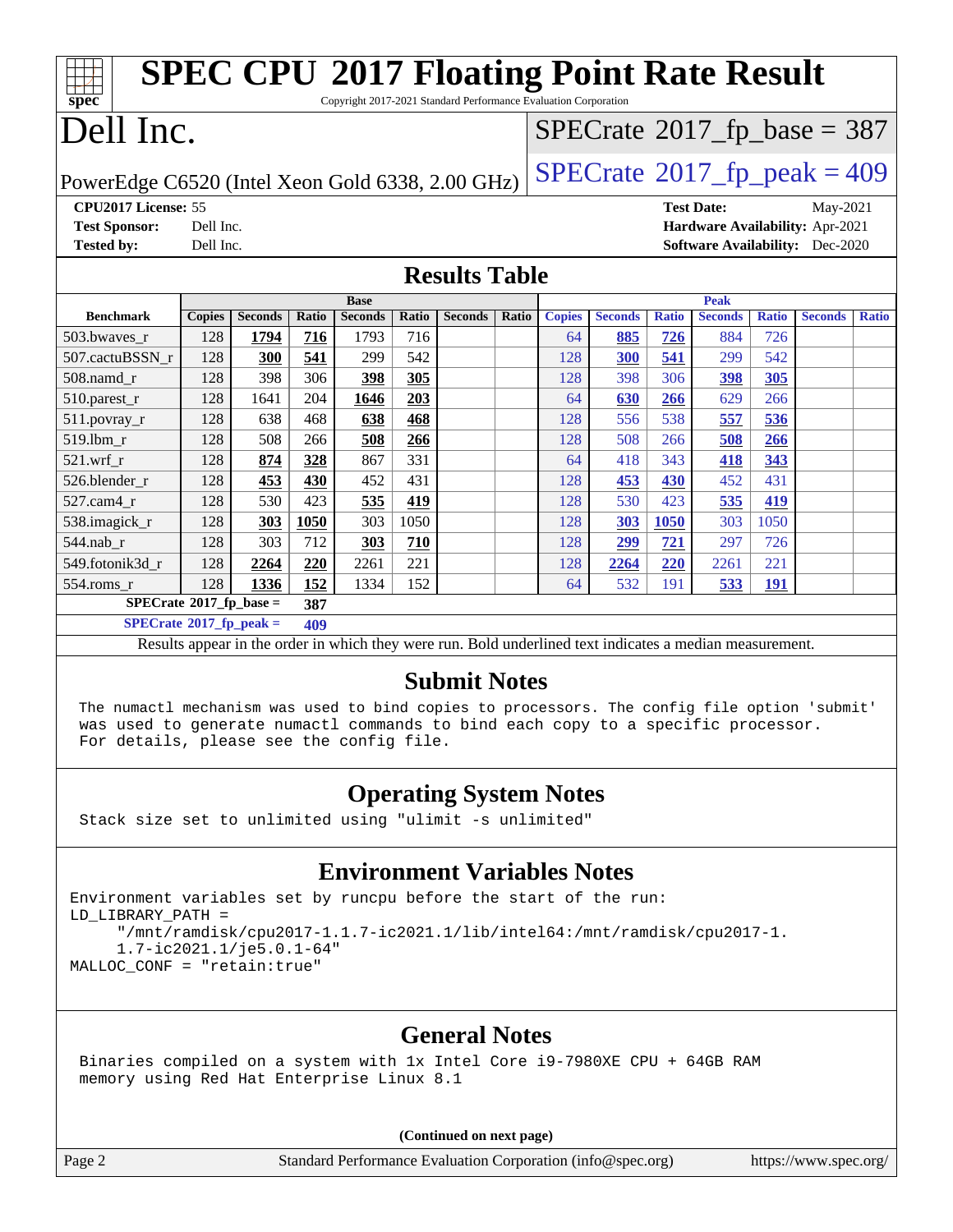| <b>SPEC CPU®2017 Floating Point Rate Result</b><br>Copyright 2017-2021 Standard Performance Evaluation Corporation<br>spec <sup>®</sup>                                                                                                                                                                                                                                                                                                                                                                                                                                                                                                                                                                                                                                                                                                                                                                                                                                                                                                                                                             |                                            |
|-----------------------------------------------------------------------------------------------------------------------------------------------------------------------------------------------------------------------------------------------------------------------------------------------------------------------------------------------------------------------------------------------------------------------------------------------------------------------------------------------------------------------------------------------------------------------------------------------------------------------------------------------------------------------------------------------------------------------------------------------------------------------------------------------------------------------------------------------------------------------------------------------------------------------------------------------------------------------------------------------------------------------------------------------------------------------------------------------------|--------------------------------------------|
| Dell Inc.                                                                                                                                                                                                                                                                                                                                                                                                                                                                                                                                                                                                                                                                                                                                                                                                                                                                                                                                                                                                                                                                                           | $SPECrate$ <sup>®</sup> 2017_fp_base = 387 |
| PowerEdge C6520 (Intel Xeon Gold 6338, 2.00 GHz)                                                                                                                                                                                                                                                                                                                                                                                                                                                                                                                                                                                                                                                                                                                                                                                                                                                                                                                                                                                                                                                    | $SPECTate$ <sup>®</sup> 2017_fp_peak = 409 |
| CPU2017 License: 55                                                                                                                                                                                                                                                                                                                                                                                                                                                                                                                                                                                                                                                                                                                                                                                                                                                                                                                                                                                                                                                                                 | <b>Test Date:</b><br>May-2021              |
| <b>Test Sponsor:</b><br>Dell Inc.                                                                                                                                                                                                                                                                                                                                                                                                                                                                                                                                                                                                                                                                                                                                                                                                                                                                                                                                                                                                                                                                   | Hardware Availability: Apr-2021            |
| Dell Inc.<br><b>Tested by:</b>                                                                                                                                                                                                                                                                                                                                                                                                                                                                                                                                                                                                                                                                                                                                                                                                                                                                                                                                                                                                                                                                      | <b>Software Availability:</b> Dec-2020     |
| <b>General Notes (Continued)</b>                                                                                                                                                                                                                                                                                                                                                                                                                                                                                                                                                                                                                                                                                                                                                                                                                                                                                                                                                                                                                                                                    |                                            |
| Transparent Huge Pages enabled by default<br>Prior to runcpu invocation<br>Filesystem page cache synced and cleared with:<br>sync $i$ echo $3$<br>/proc/sys/vm/drop_caches<br>runcpu command invoked through numactl i.e.:<br>numactl --interleave=all runcpu <etc><br/>jemalloc, a general purpose malloc implementation<br/>built with the RedHat Enterprise 7.5, and the system compiler gcc 4.8.5<br/>sources available from jemalloc.net or https://github.com/jemalloc/jemalloc/releases<br/>NA: The test sponsor attests, as of date of publication, that CVE-2017-5754 (Meltdown)<br/>is mitigated in the system as tested and documented.<br/>Yes: The test sponsor attests, as of date of publication, that CVE-2017-5753 (Spectre variant 1)<br/>is mitigated in the system as tested and documented.<br/>Yes: The test sponsor attests, as of date of publication, that CVE-2017-5715 (Spectre variant 2)<br/>is mitigated in the system as tested and documented.<br/>Benchmark run from a 125 GB ramdisk created with the cmd: "mount -t tmpfs -o size=125G tmpfs /mnt/ramdisk"</etc> |                                            |
| <b>Platform Notes</b>                                                                                                                                                                                                                                                                                                                                                                                                                                                                                                                                                                                                                                                                                                                                                                                                                                                                                                                                                                                                                                                                               |                                            |
| BIOS Settings:<br>Sub NUMA Cluster : 2-Way Clustering<br>Virtualization Technology : Disabled<br>System Profile : Custom<br>CPU Power Management : Maximum Performance<br>C1E : Disabled<br>C States : Autonomous<br>Memory Patrol Scrub : Disabled                                                                                                                                                                                                                                                                                                                                                                                                                                                                                                                                                                                                                                                                                                                                                                                                                                                 |                                            |
| Energy Efficiency Policy : Performance<br>CPU Interconnect Bus Link<br>Power Management : Disabled                                                                                                                                                                                                                                                                                                                                                                                                                                                                                                                                                                                                                                                                                                                                                                                                                                                                                                                                                                                                  |                                            |
| Sysinfo program /mnt/ramdisk/cpu2017-1.1.7-ic2021.1/bin/sysinfo<br>Rev: r6538 of 2020-09-24 e8664e66d2d7080afeaa89d4b38e2f1c<br>running on localhost.localdomain Fri May 7 11:55:56 2021                                                                                                                                                                                                                                                                                                                                                                                                                                                                                                                                                                                                                                                                                                                                                                                                                                                                                                            |                                            |
| SUT (System Under Test) info as seen by some common utilities.<br>For more information on this section, see<br>https://www.spec.org/cpu2017/Docs/config.html#sysinfo                                                                                                                                                                                                                                                                                                                                                                                                                                                                                                                                                                                                                                                                                                                                                                                                                                                                                                                                |                                            |
| From /proc/cpuinfo<br>model name : Intel(R) Xeon(R) Gold 6338 CPU @ 2.00GHz                                                                                                                                                                                                                                                                                                                                                                                                                                                                                                                                                                                                                                                                                                                                                                                                                                                                                                                                                                                                                         |                                            |
| (Continued on next page)                                                                                                                                                                                                                                                                                                                                                                                                                                                                                                                                                                                                                                                                                                                                                                                                                                                                                                                                                                                                                                                                            |                                            |
| Page 3<br>Standard Performance Evaluation Corporation (info@spec.org)                                                                                                                                                                                                                                                                                                                                                                                                                                                                                                                                                                                                                                                                                                                                                                                                                                                                                                                                                                                                                               | https://www.spec.org/                      |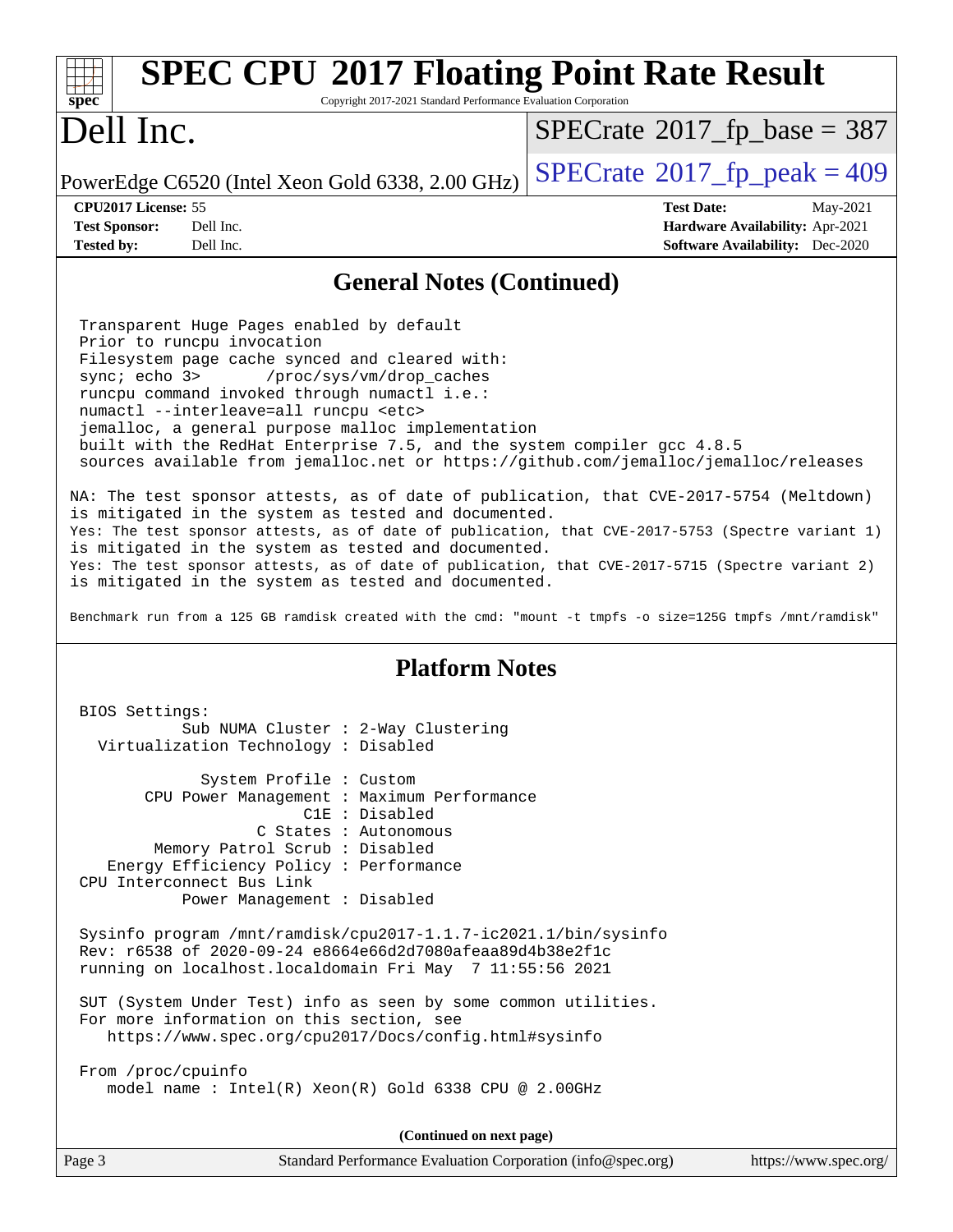| spec <sup>®</sup>                                                                                                                                                                                                                                                                                                                                                                                                                                                                                                                  | Copyright 2017-2021 Standard Performance Evaluation Corporation                                                                                                                                                              | <b>SPEC CPU®2017 Floating Point Rate Result</b>                                                                                                                                                                                                                                                                                                                                                                                              |
|------------------------------------------------------------------------------------------------------------------------------------------------------------------------------------------------------------------------------------------------------------------------------------------------------------------------------------------------------------------------------------------------------------------------------------------------------------------------------------------------------------------------------------|------------------------------------------------------------------------------------------------------------------------------------------------------------------------------------------------------------------------------|----------------------------------------------------------------------------------------------------------------------------------------------------------------------------------------------------------------------------------------------------------------------------------------------------------------------------------------------------------------------------------------------------------------------------------------------|
| Dell Inc.                                                                                                                                                                                                                                                                                                                                                                                                                                                                                                                          |                                                                                                                                                                                                                              | $SPECrate^{\circ}2017$ _fp_base = 387                                                                                                                                                                                                                                                                                                                                                                                                        |
|                                                                                                                                                                                                                                                                                                                                                                                                                                                                                                                                    | PowerEdge C6520 (Intel Xeon Gold 6338, 2.00 GHz)                                                                                                                                                                             | $SPECTate$ <sup>®</sup> 2017_fp_peak = 409                                                                                                                                                                                                                                                                                                                                                                                                   |
| CPU2017 License: 55                                                                                                                                                                                                                                                                                                                                                                                                                                                                                                                |                                                                                                                                                                                                                              | <b>Test Date:</b><br>May-2021                                                                                                                                                                                                                                                                                                                                                                                                                |
| <b>Test Sponsor:</b><br>Dell Inc.<br>Dell Inc.<br><b>Tested by:</b>                                                                                                                                                                                                                                                                                                                                                                                                                                                                |                                                                                                                                                                                                                              | Hardware Availability: Apr-2021<br><b>Software Availability:</b> Dec-2020                                                                                                                                                                                                                                                                                                                                                                    |
|                                                                                                                                                                                                                                                                                                                                                                                                                                                                                                                                    |                                                                                                                                                                                                                              |                                                                                                                                                                                                                                                                                                                                                                                                                                              |
|                                                                                                                                                                                                                                                                                                                                                                                                                                                                                                                                    | <b>Platform Notes (Continued)</b>                                                                                                                                                                                            |                                                                                                                                                                                                                                                                                                                                                                                                                                              |
| "physical id"s (chips)<br>2                                                                                                                                                                                                                                                                                                                                                                                                                                                                                                        |                                                                                                                                                                                                                              |                                                                                                                                                                                                                                                                                                                                                                                                                                              |
| 128 "processors"<br>cpu cores : 32<br>siblings : 64<br>28 29 30 31                                                                                                                                                                                                                                                                                                                                                                                                                                                                 | excerpts from /proc/cpuinfo might not be reliable. Use with caution.)                                                                                                                                                        | cores, siblings (Caution: counting these is hw and system dependent. The following<br>physical 0: cores 0 1 2 3 4 5 10 11 12 13 14 15 16 17 18 19 20 21 22 23 24 25 26 27                                                                                                                                                                                                                                                                    |
| 28 29 30 31                                                                                                                                                                                                                                                                                                                                                                                                                                                                                                                        |                                                                                                                                                                                                                              | physical 1: cores 0 1 2 3 4 5 10 11 12 13 14 15 16 17 18 19 20 21 22 23 24 25 26 27                                                                                                                                                                                                                                                                                                                                                          |
| From 1scpu:<br>Architecture:<br>$CPU op-mode(s):$<br>Byte Order:<br>CPU(s):<br>On-line CPU(s) list: $0-127$<br>Thread(s) per core:<br>$Core(s)$ per socket:<br>Socket(s):<br>NUMA $node(s):$<br>Vendor ID:<br>CPU family:<br>Model:<br>Model name:<br>Stepping:<br>CPU MHz:<br>BogoMIPS:<br>Virtualization:<br>L1d cache:<br>Lli cache:<br>L2 cache:<br>L3 cache:<br>NUMA node0 CPU(s):<br>112, 116, 120, 124<br>NUMA node1 CPU(s):<br>, 114, 118, 122, 126<br>NUMA $node2$ $CPU(s)$ :<br>113, 117, 121, 125<br>NUMA node3 CPU(s): | x86_64<br>$32$ -bit, $64$ -bit<br>Little Endian<br>128<br>2<br>32<br>2<br>4<br>GenuineIntel<br>6<br>106<br>Intel(R) Xeon(R) Gold 6338 CPU @ 2.00GHz<br>6<br>1797.435<br>4000.00<br>$VT - x$<br>48K<br>32K<br>1280K<br>49152K | 0, 4, 8, 12, 16, 20, 24, 28, 32, 36, 40, 44, 48, 52, 56, 60, 64, 68, 72, 76, 80, 84, 88, 92, 96, 100, 104, 108,<br>2, 6, 10, 14, 18, 22, 26, 30, 34, 38, 42, 46, 50, 54, 58, 62, 66, 70, 74, 78, 82, 86, 90, 94, 98, 102, 106, 110<br>1, 5, 9, 13, 17, 21, 25, 29, 33, 37, 41, 45, 49, 53, 57, 61, 65, 69, 73, 77, 81, 85, 89, 93, 97, 101, 105, 109<br>3,7,11,15,19,23,27,31,35,39,43,47,51,55,59,63,67,71,75,79,83,87,91,95,99,103,107,111 |
| , 115, 119, 123, 127<br>Flags:                                                                                                                                                                                                                                                                                                                                                                                                                                                                                                     |                                                                                                                                                                                                                              | fpu vme de pse tsc msr pae mce cx8 apic sep mtrr pge mca cmov<br>pat pse36 clflush dts acpi mmx fxsr sse sse2 ss ht tm pbe syscall nx pdpelgb rdtscp                                                                                                                                                                                                                                                                                         |
|                                                                                                                                                                                                                                                                                                                                                                                                                                                                                                                                    | (Continued on next page)                                                                                                                                                                                                     |                                                                                                                                                                                                                                                                                                                                                                                                                                              |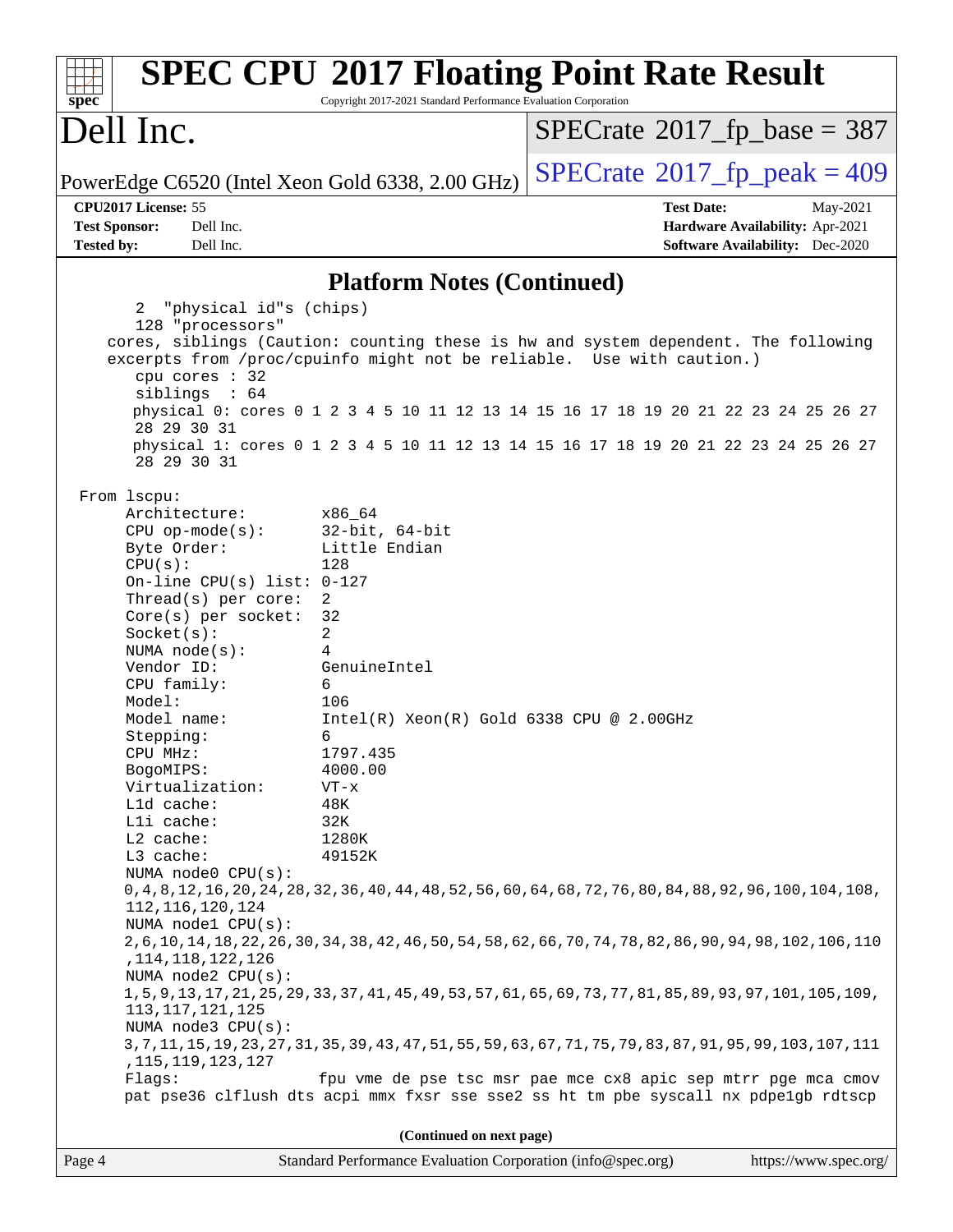| <b>SPEC CPU®2017 Floating Point Rate Result</b><br>Copyright 2017-2021 Standard Performance Evaluation Corporation<br>$spec^*$                                                                                                                                                                                                                                                                                                                                                                                                                                                                                                                                                                                                                                                                                                                                                                                                                                                                                                                                                                                                                       |                                                                                                            |  |  |  |  |
|------------------------------------------------------------------------------------------------------------------------------------------------------------------------------------------------------------------------------------------------------------------------------------------------------------------------------------------------------------------------------------------------------------------------------------------------------------------------------------------------------------------------------------------------------------------------------------------------------------------------------------------------------------------------------------------------------------------------------------------------------------------------------------------------------------------------------------------------------------------------------------------------------------------------------------------------------------------------------------------------------------------------------------------------------------------------------------------------------------------------------------------------------|------------------------------------------------------------------------------------------------------------|--|--|--|--|
| Dell Inc.                                                                                                                                                                                                                                                                                                                                                                                                                                                                                                                                                                                                                                                                                                                                                                                                                                                                                                                                                                                                                                                                                                                                            | $SPECTate$ <sup>®</sup> 2017_fp_base = 387                                                                 |  |  |  |  |
| PowerEdge C6520 (Intel Xeon Gold 6338, 2.00 GHz)                                                                                                                                                                                                                                                                                                                                                                                                                                                                                                                                                                                                                                                                                                                                                                                                                                                                                                                                                                                                                                                                                                     | $SPECrate$ <sup>®</sup> $2017$ _fp_peak = 409                                                              |  |  |  |  |
| CPU2017 License: 55<br>Dell Inc.<br><b>Test Sponsor:</b><br><b>Tested by:</b><br>Dell Inc.                                                                                                                                                                                                                                                                                                                                                                                                                                                                                                                                                                                                                                                                                                                                                                                                                                                                                                                                                                                                                                                           | <b>Test Date:</b><br>May-2021<br>Hardware Availability: Apr-2021<br><b>Software Availability:</b> Dec-2020 |  |  |  |  |
| <b>Platform Notes (Continued)</b>                                                                                                                                                                                                                                                                                                                                                                                                                                                                                                                                                                                                                                                                                                                                                                                                                                                                                                                                                                                                                                                                                                                    |                                                                                                            |  |  |  |  |
| Im constant_tsc art arch_perfmon pebs bts rep_good nopl xtopology nonstop_tsc cpuid<br>aperfmperf pni pclmulqdq dtes64 monitor ds_cpl vmx smx est tm2 ssse3 sdbg fma cx16<br>xtpr pdcm pcid dca sse4_1 sse4_2 x2apic movbe popcnt tsc_deadline_timer aes xsave<br>avx f16c rdrand lahf_lm abm 3dnowprefetch cpuid_fault epb cat_13 invpcid_single<br>intel_ppin ssbd mba ibrs ibpb stibp ibrs_enhanced fsgsbase tsc_adjust bmil hle avx2<br>smep bmi2 erms invpcid cqm rdt_a avx512f avx512dq rdseed adx smap avx512ifma<br>clflushopt clwb intel_pt avx512cd sha_ni avx512bw avx512vl xsaveopt xsavec xgetbvl<br>xsaves cqm_llc cqm_occup_llc cqm_mbm_total cqm_mbm_local split_lock_detect wbnoinvd<br>dtherm ida arat pln pts avx512vbmi umip pku ospke avx512_vbmi2 gfni vaes vpclmulqdq<br>avx512_vnni avx512_bitalg tme avx512_vpopcntdq la57 rdpid md_clear pconfig flush_l1d<br>arch_capabilities                                                                                                                                                                                                                                            |                                                                                                            |  |  |  |  |
| /proc/cpuinfo cache data<br>cache size : 49152 KB                                                                                                                                                                                                                                                                                                                                                                                                                                                                                                                                                                                                                                                                                                                                                                                                                                                                                                                                                                                                                                                                                                    |                                                                                                            |  |  |  |  |
| From numactl --hardware WARNING: a numactl 'node' might or might not correspond to a<br>physical chip.<br>$available: 4 nodes (0-3)$<br>node 0 cpus: 0 4 8 12 16 20 24 28 32 36 40 44 48 52 56 60 64 68 72 76 80 84 88 92 96<br>100 104 108 112 116 120 124<br>node 0 size: 124777 MB<br>node 0 free: 102786 MB<br>node 1 cpus: 2 6 10 14 18 22 26 30 34 38 42 46 50 54 58 62 66 70 74 78 82 86 90 94 98<br>102 106 110 114 118 122 126<br>node 1 size: 125756 MB<br>node 1 free: 116635 MB<br>node 2 cpus: 1 5 9 13 17 21 25 29 33 37 41 45 49 53 57 61 65 69 73 77 81 85 89 93 97<br>101 105 109 113 117 121 125<br>node 2 size: 125810 MB<br>node 2 free: 116792 MB<br>node 3 cpus: 3 7 11 15 19 23 27 31 35 39 43 47 51 55 59 63 67 71 75 79 83 87 91 95 99<br>103 107 111 115 119 123 127<br>node 3 size: 125552 MB<br>node 3 free: 116819 MB<br>node distances:<br>node<br>$\mathbf 0$<br>$\mathbf{1}$<br>2<br>3<br>0 :<br>10<br>11<br>20 20<br>1:<br>11<br>20<br>20<br>10<br>2:<br>20<br>20<br>10<br>11<br>3:<br>20<br>20<br>10<br>11<br>From /proc/meminfo<br>MemTotal:<br>527791668 kB<br>HugePages_Total:<br>0<br>Hugepagesize:<br>2048 kB |                                                                                                            |  |  |  |  |
| /sbin/tuned-adm active                                                                                                                                                                                                                                                                                                                                                                                                                                                                                                                                                                                                                                                                                                                                                                                                                                                                                                                                                                                                                                                                                                                               |                                                                                                            |  |  |  |  |
| (Continued on next page)<br>Page 5<br>Standard Performance Evaluation Corporation (info@spec.org)                                                                                                                                                                                                                                                                                                                                                                                                                                                                                                                                                                                                                                                                                                                                                                                                                                                                                                                                                                                                                                                    | https://www.spec.org/                                                                                      |  |  |  |  |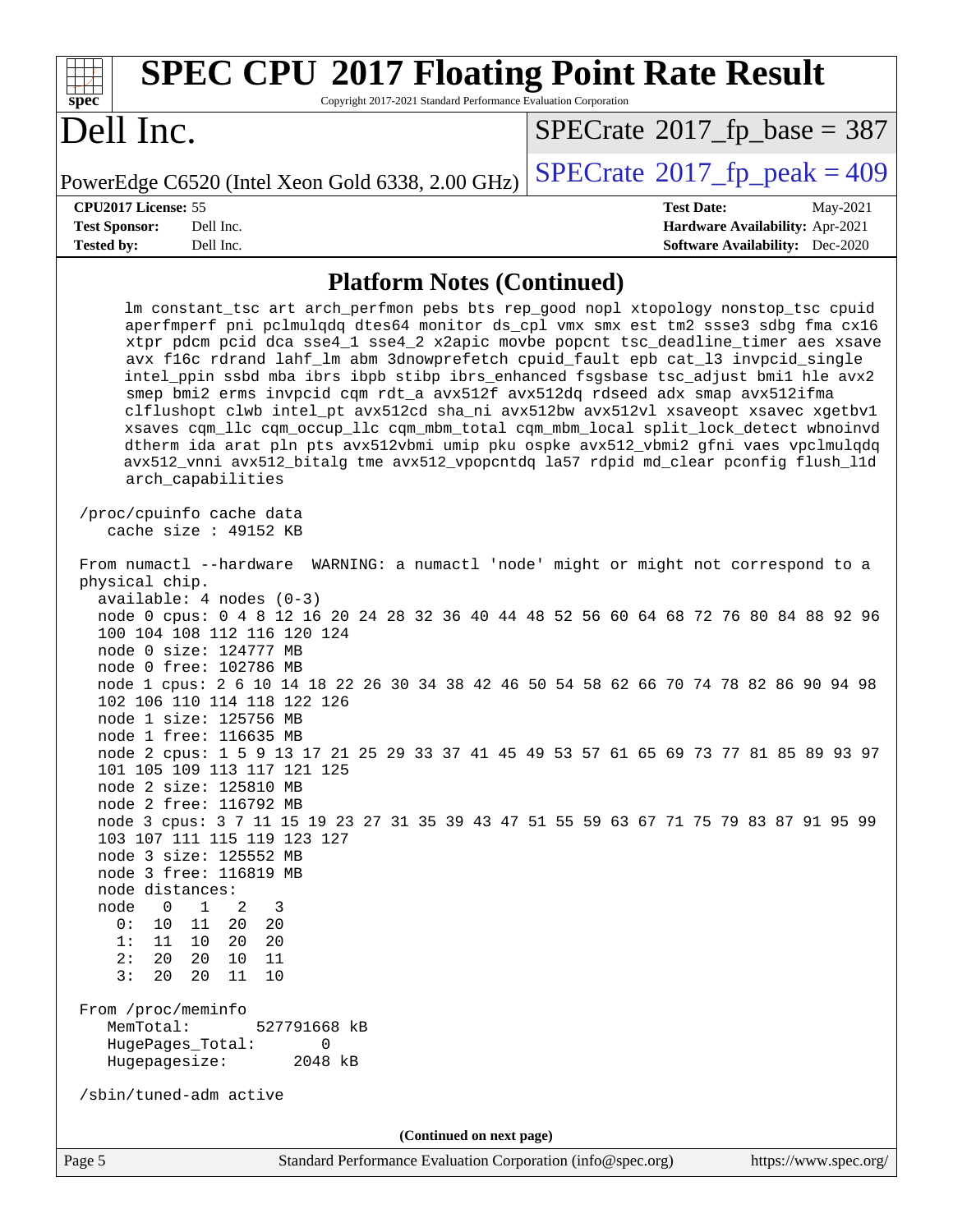#### Page 6 Standard Performance Evaluation Corporation [\(info@spec.org\)](mailto:info@spec.org) <https://www.spec.org/> **[spec](http://www.spec.org/) [SPEC CPU](http://www.spec.org/auto/cpu2017/Docs/result-fields.html#SPECCPU2017FloatingPointRateResult)[2017 Floating Point Rate Result](http://www.spec.org/auto/cpu2017/Docs/result-fields.html#SPECCPU2017FloatingPointRateResult)** Copyright 2017-2021 Standard Performance Evaluation Corporation Dell Inc. PowerEdge C6520 (Intel Xeon Gold 6338, 2.00 GHz)  $\left|$  [SPECrate](http://www.spec.org/auto/cpu2017/Docs/result-fields.html#SPECrate2017fppeak)<sup>®</sup>[2017\\_fp\\_peak = 4](http://www.spec.org/auto/cpu2017/Docs/result-fields.html#SPECrate2017fppeak)09  $SPECTate$ <sup>®</sup>[2017\\_fp\\_base =](http://www.spec.org/auto/cpu2017/Docs/result-fields.html#SPECrate2017fpbase) 387 **[CPU2017 License:](http://www.spec.org/auto/cpu2017/Docs/result-fields.html#CPU2017License)** 55 **[Test Date:](http://www.spec.org/auto/cpu2017/Docs/result-fields.html#TestDate)** May-2021 **[Test Sponsor:](http://www.spec.org/auto/cpu2017/Docs/result-fields.html#TestSponsor)** Dell Inc. **[Hardware Availability:](http://www.spec.org/auto/cpu2017/Docs/result-fields.html#HardwareAvailability)** Apr-2021 **[Tested by:](http://www.spec.org/auto/cpu2017/Docs/result-fields.html#Testedby)** Dell Inc. **[Software Availability:](http://www.spec.org/auto/cpu2017/Docs/result-fields.html#SoftwareAvailability)** Dec-2020 **[Platform Notes \(Continued\)](http://www.spec.org/auto/cpu2017/Docs/result-fields.html#PlatformNotes)** Current active profile: throughput-performance From /etc/\*release\* /etc/\*version\* os-release: NAME="Red Hat Enterprise Linux" VERSION="8.3 (Ootpa)" ID="rhel" ID\_LIKE="fedora" VERSION\_ID="8.3" PLATFORM\_ID="platform:el8" PRETTY\_NAME="Red Hat Enterprise Linux 8.3 (Ootpa)" ANSI\_COLOR="0;31" redhat-release: Red Hat Enterprise Linux release 8.3 (Ootpa) system-release: Red Hat Enterprise Linux release 8.3 (Ootpa) system-release-cpe: cpe:/o:redhat:enterprise\_linux:8.3:ga uname -a: Linux localhost.localdomain 4.18.0-240.el8.x86\_64 #1 SMP Wed Sep 23 05:13:10 EDT 2020 x86\_64 x86\_64 x86\_64 GNU/Linux Kernel self-reported vulnerability status: CVE-2018-12207 (iTLB Multihit): Not affected CVE-2018-3620 (L1 Terminal Fault): Not affected Microarchitectural Data Sampling: Not affected CVE-2017-5754 (Meltdown):<br>CVE-2018-3639 (Speculative Store Bypass): Not affected<br>Mitigation: Speculative Store CVE-2018-3639 (Speculative Store Bypass): Bypass disabled via prctl and seccompany and the contract of the contract of the contract of the second seconds of the seconds of the contract of the contract of the contract of the contract of the contract of the contract of the contract of the contra CVE-2017-5753 (Spectre variant 1): Mitigation: usercopy/swapgs barriers and \_\_user pointer sanitization CVE-2017-5715 (Spectre variant 2): Mitigation: Enhanced IBRS, IBPB: conditional, RSB filling CVE-2020-0543 (Special Register Buffer Data Sampling): Not affected CVE-2019-11135 (TSX Asynchronous Abort): Not affected run-level 3 May 7 05:55 SPEC is set to: /mnt/ramdisk/cpu2017-1.1.7-ic2021.1 Filesystem Type Size Used Avail Use% Mounted on tmpfs tmpfs 125G 55G 71G 44% /mnt/ramdisk From /sys/devices/virtual/dmi/id Vendor: Dell Inc. Product: PowerEdge C6520 Product Family: PowerEdge **(Continued on next page)**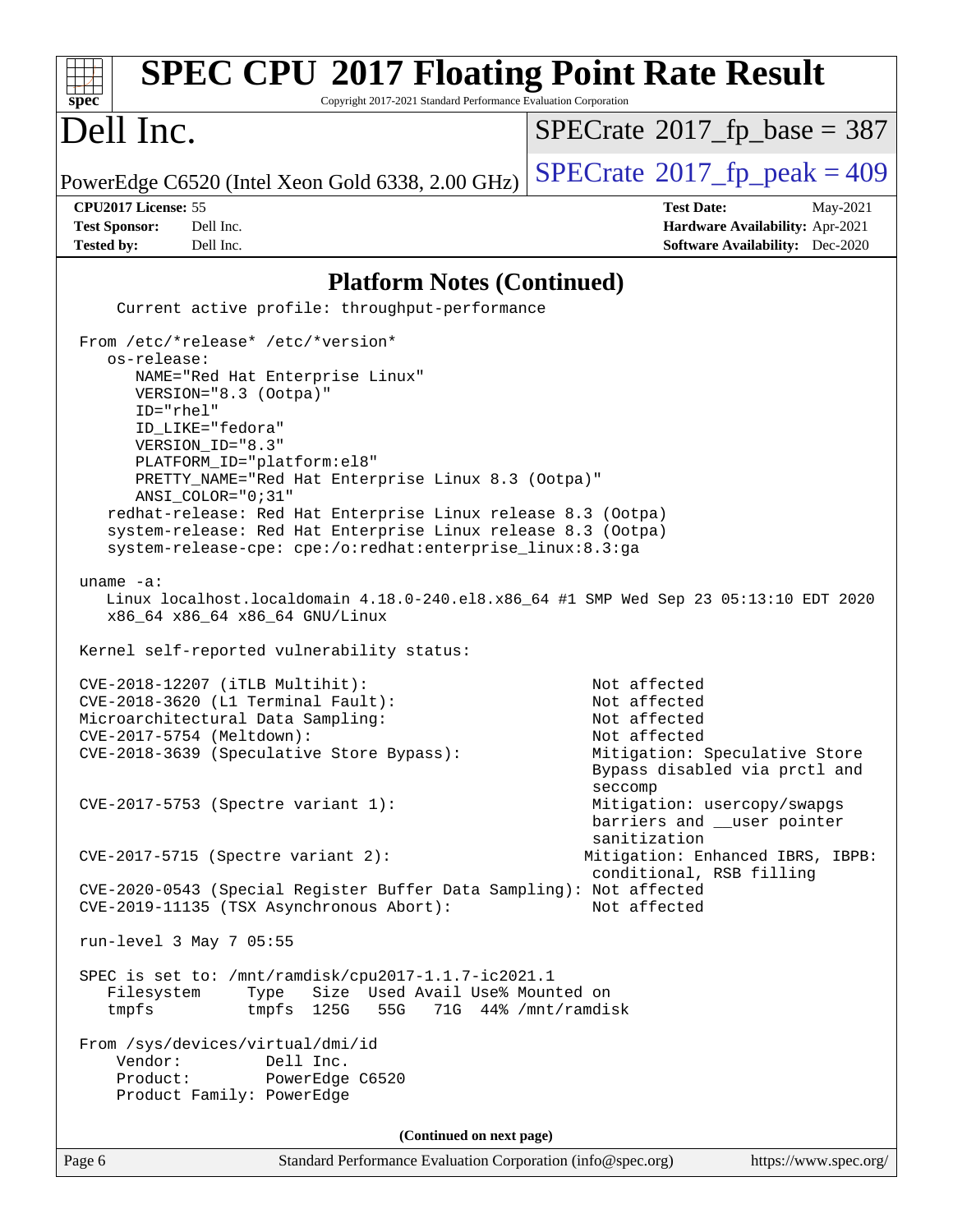| <b>SPEC CPU®2017 Floating Point Rate Result</b><br>spec<br>Copyright 2017-2021 Standard Performance Evaluation Corporation                                                                                                                                                                                                                                                                                                                                             |                                                                           |  |  |  |  |  |
|------------------------------------------------------------------------------------------------------------------------------------------------------------------------------------------------------------------------------------------------------------------------------------------------------------------------------------------------------------------------------------------------------------------------------------------------------------------------|---------------------------------------------------------------------------|--|--|--|--|--|
| Dell Inc.                                                                                                                                                                                                                                                                                                                                                                                                                                                              | $SPECrate^{\circ}2017$ _fp_base = 387                                     |  |  |  |  |  |
| PowerEdge C6520 (Intel Xeon Gold 6338, 2.00 GHz)                                                                                                                                                                                                                                                                                                                                                                                                                       | $SPECTate@2017_fp\_peak = 409$                                            |  |  |  |  |  |
| CPU2017 License: 55                                                                                                                                                                                                                                                                                                                                                                                                                                                    | <b>Test Date:</b><br>May-2021                                             |  |  |  |  |  |
| <b>Test Sponsor:</b><br>Dell Inc.<br><b>Tested by:</b><br>Dell Inc.                                                                                                                                                                                                                                                                                                                                                                                                    | Hardware Availability: Apr-2021<br><b>Software Availability:</b> Dec-2020 |  |  |  |  |  |
|                                                                                                                                                                                                                                                                                                                                                                                                                                                                        |                                                                           |  |  |  |  |  |
| <b>Platform Notes (Continued)</b>                                                                                                                                                                                                                                                                                                                                                                                                                                      |                                                                           |  |  |  |  |  |
| Additional information from dmidecode follows. WARNING: Use caution when you interpret<br>this section. The 'dmidecode' program reads system data which is "intended to allow<br>hardware to be accurately determined", but the intent may not be met, as there are<br>frequent changes to hardware, firmware, and the "DMTF SMBIOS" standard.<br>Memory:<br>6x 00AD063200AD HMA84GR7CJR4N-XN 32 GB 2 rank 3200<br>10x 00AD063200AD HMAA4GR7AJR8N-XN 32 GB 2 rank 3200 |                                                                           |  |  |  |  |  |
| BIOS:<br>BIOS Vendor:<br>Dell Inc.<br>BIOS Version:<br>1.1.2<br>BIOS Date:<br>04/09/2021<br>BIOS Revision:<br>1.1                                                                                                                                                                                                                                                                                                                                                      |                                                                           |  |  |  |  |  |
| (End of data from sysinfo program)                                                                                                                                                                                                                                                                                                                                                                                                                                     |                                                                           |  |  |  |  |  |
| <b>Compiler Version Notes</b>                                                                                                                                                                                                                                                                                                                                                                                                                                          |                                                                           |  |  |  |  |  |
| 519.1bm_r(base, peak) 538.imagick_r(base, peak)<br>C<br>544.nab_r(base, peak)                                                                                                                                                                                                                                                                                                                                                                                          |                                                                           |  |  |  |  |  |
| Intel(R) oneAPI DPC++/C++ Compiler for applications running on Intel(R) $64$ ,<br>Version 2021.1 Build 20201113<br>Copyright (C) 1985-2020 Intel Corporation. All rights reserved.                                                                                                                                                                                                                                                                                     |                                                                           |  |  |  |  |  |
| 508.namd_r(base, peak) 510.parest_r(base, peak)<br>$C++$                                                                                                                                                                                                                                                                                                                                                                                                               |                                                                           |  |  |  |  |  |
| Intel(R) oneAPI DPC++/C++ Compiler for applications running on Intel(R) $64$ ,<br>Version 2021.1 Build 20201113<br>Copyright (C) 1985-2020 Intel Corporation. All rights reserved.                                                                                                                                                                                                                                                                                     |                                                                           |  |  |  |  |  |
|                                                                                                                                                                                                                                                                                                                                                                                                                                                                        |                                                                           |  |  |  |  |  |
| $C++$ , $C$   511.povray_r(peak)                                                                                                                                                                                                                                                                                                                                                                                                                                       |                                                                           |  |  |  |  |  |
| $Intel(R)$ C++ Intel(R) 64 Compiler Classic for applications running on<br>Intel(R) 64, Version 2021.1 Build 20201112_000000<br>Copyright (C) 1985-2020 Intel Corporation. All rights reserved.<br>Intel(R) C Intel(R) 64 Compiler Classic for applications running on $Intel(R)$<br>64, Version 2021.1 Build 20201112_000000                                                                                                                                          |                                                                           |  |  |  |  |  |
| Copyright (C) 1985-2020 Intel Corporation. All rights reserved.                                                                                                                                                                                                                                                                                                                                                                                                        |                                                                           |  |  |  |  |  |
|                                                                                                                                                                                                                                                                                                                                                                                                                                                                        |                                                                           |  |  |  |  |  |
| (Continued on next page)                                                                                                                                                                                                                                                                                                                                                                                                                                               |                                                                           |  |  |  |  |  |
| Page 7<br>Standard Performance Evaluation Corporation (info@spec.org)                                                                                                                                                                                                                                                                                                                                                                                                  | https://www.spec.org/                                                     |  |  |  |  |  |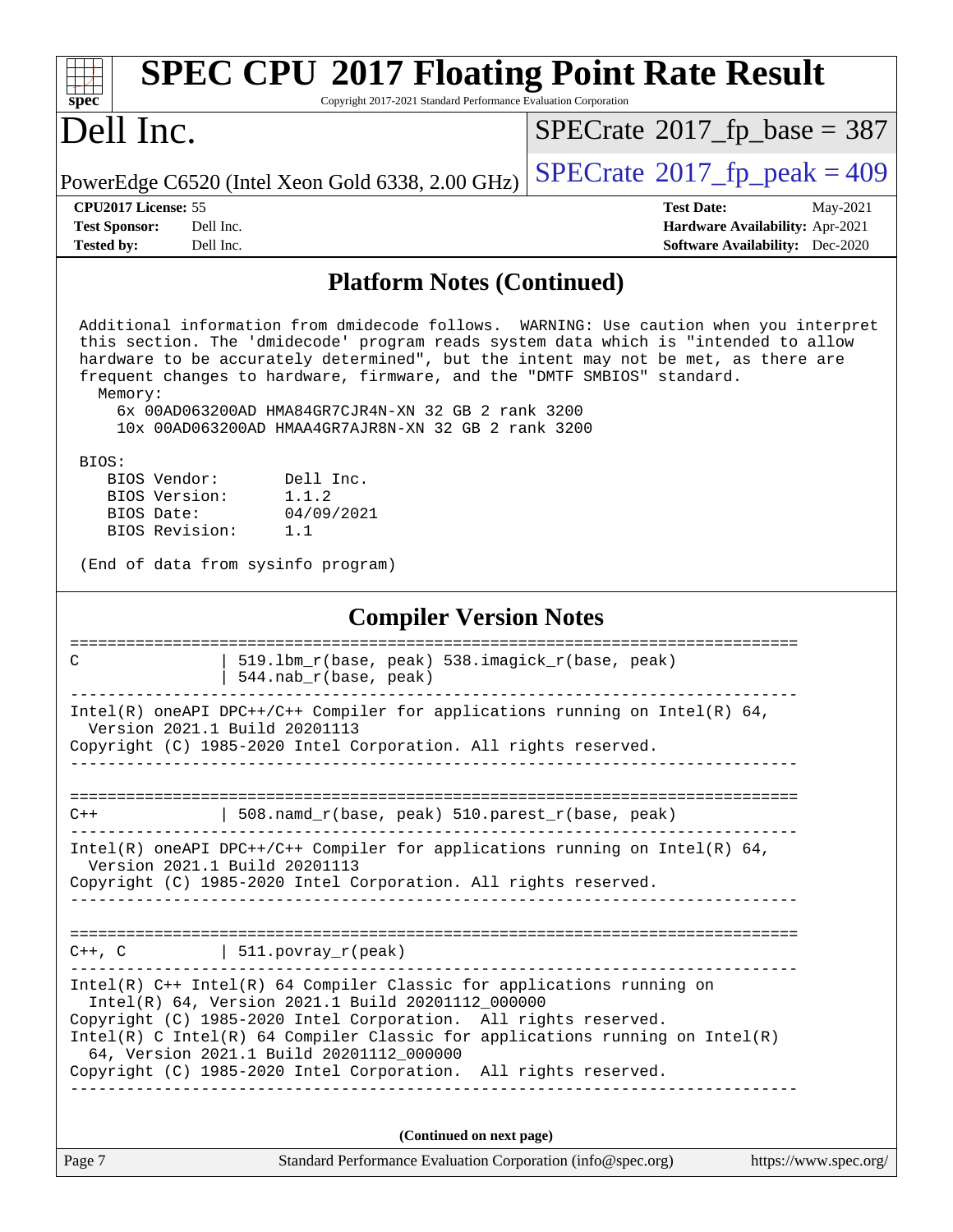| <b>SPEC CPU®2017 Floating Point Rate Result</b><br>Copyright 2017-2021 Standard Performance Evaluation Corporation<br>$spec^*$                                                                                                                                                                                                                                                                                                                                                                                                                                            |                                                                                                            |
|---------------------------------------------------------------------------------------------------------------------------------------------------------------------------------------------------------------------------------------------------------------------------------------------------------------------------------------------------------------------------------------------------------------------------------------------------------------------------------------------------------------------------------------------------------------------------|------------------------------------------------------------------------------------------------------------|
| Dell Inc.                                                                                                                                                                                                                                                                                                                                                                                                                                                                                                                                                                 | $SPECrate^{\circ}2017$ _fp_base = 387                                                                      |
| PowerEdge C6520 (Intel Xeon Gold 6338, 2.00 GHz)                                                                                                                                                                                                                                                                                                                                                                                                                                                                                                                          | $SPECTate@2017_fp\_peak = 409$                                                                             |
| CPU2017 License: 55<br><b>Test Sponsor:</b><br>Dell Inc.<br><b>Tested by:</b><br>Dell Inc.                                                                                                                                                                                                                                                                                                                                                                                                                                                                                | <b>Test Date:</b><br>May-2021<br>Hardware Availability: Apr-2021<br><b>Software Availability:</b> Dec-2020 |
| <b>Compiler Version Notes (Continued)</b>                                                                                                                                                                                                                                                                                                                                                                                                                                                                                                                                 |                                                                                                            |
| $511.povray_r(base) 526.blender_r(base, peak)$<br>$C++$ , $C$                                                                                                                                                                                                                                                                                                                                                                                                                                                                                                             |                                                                                                            |
| Intel(R) oneAPI DPC++/C++ Compiler for applications running on Intel(R) 64,<br>Version 2021.1 Build 20201113<br>Copyright (C) 1985-2020 Intel Corporation. All rights reserved.<br>Intel(R) oneAPI DPC++/C++ Compiler for applications running on Intel(R) 64,<br>Version 2021.1 Build 20201113<br>Copyright (C) 1985-2020 Intel Corporation. All rights reserved.                                                                                                                                                                                                        |                                                                                                            |
| $511. povray_r (peak)$<br>$C++$ , $C$                                                                                                                                                                                                                                                                                                                                                                                                                                                                                                                                     |                                                                                                            |
| Intel(R) C++ Intel(R) 64 Compiler Classic for applications running on<br>Intel(R) 64, Version 2021.1 Build 20201112_000000<br>Copyright (C) 1985-2020 Intel Corporation. All rights reserved.<br>Intel(R) C Intel(R) 64 Compiler Classic for applications running on Intel(R)<br>64, Version 2021.1 Build 20201112_000000<br>Copyright (C) 1985-2020 Intel Corporation. All rights reserved.                                                                                                                                                                              |                                                                                                            |
| 511.povray_r(base) 526.blender_r(base, peak)<br>$C++$ , $C$                                                                                                                                                                                                                                                                                                                                                                                                                                                                                                               |                                                                                                            |
| Intel(R) oneAPI DPC++/C++ Compiler for applications running on Intel(R) 64,<br>Version 2021.1 Build 20201113<br>Copyright (C) 1985-2020 Intel Corporation. All rights reserved.<br>Intel(R) oneAPI DPC++/C++ Compiler for applications running on Intel(R) $64$ ,<br>Version 2021.1 Build 20201113<br>Copyright (C) 1985-2020 Intel Corporation. All rights reserved.                                                                                                                                                                                                     |                                                                                                            |
| C++, C, Fortran   507.cactuBSSN_r(base, peak)<br>. _ _ _ _ _ _ _ _ _ _ _ _                                                                                                                                                                                                                                                                                                                                                                                                                                                                                                |                                                                                                            |
| $Intel(R)$ oneAPI DPC++/C++ Compiler for applications running on Intel(R) 64,<br>Version 2021.1 Build 20201113<br>Copyright (C) 1985-2020 Intel Corporation. All rights reserved.<br>Intel(R) oneAPI DPC++/C++ Compiler for applications running on Intel(R) 64,<br>Version 2021.1 Build 20201113<br>Copyright (C) 1985-2020 Intel Corporation. All rights reserved.<br>Intel(R) Fortran Intel(R) 64 Compiler Classic for applications running on<br>Intel(R) 64, Version 2021.1 Build 20201112_000000<br>Copyright (C) 1985-2020 Intel Corporation. All rights reserved. |                                                                                                            |
| (Continued on next page)                                                                                                                                                                                                                                                                                                                                                                                                                                                                                                                                                  |                                                                                                            |

Page 8 Standard Performance Evaluation Corporation [\(info@spec.org\)](mailto:info@spec.org) <https://www.spec.org/>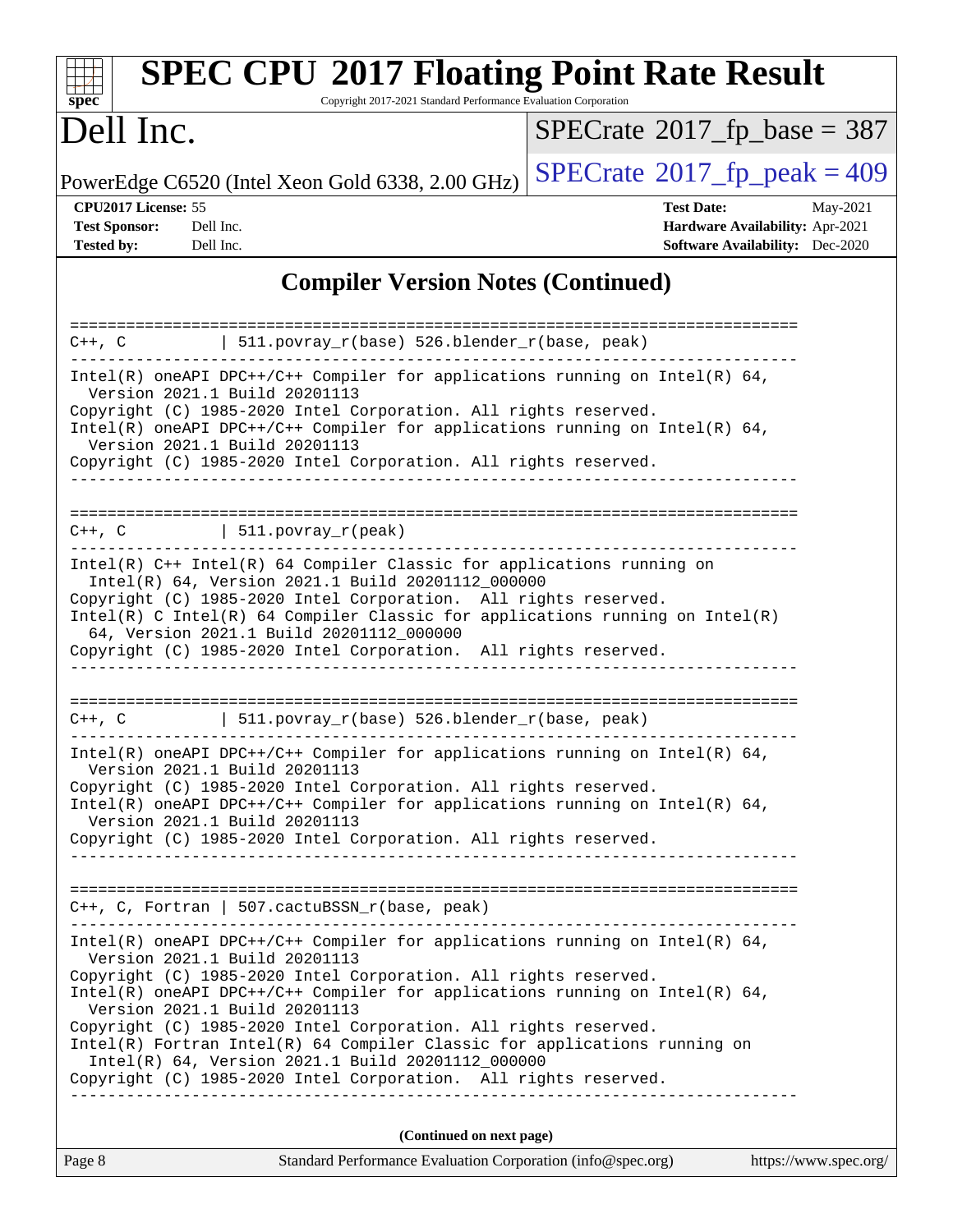| <b>SPEC CPU®2017 Floating Point Rate Result</b><br>Copyright 2017-2021 Standard Performance Evaluation Corporation<br>$spec^*$                                                                                                                                                                                                                                                                                                     |                                                                                                            |  |  |  |  |
|------------------------------------------------------------------------------------------------------------------------------------------------------------------------------------------------------------------------------------------------------------------------------------------------------------------------------------------------------------------------------------------------------------------------------------|------------------------------------------------------------------------------------------------------------|--|--|--|--|
| Dell Inc.                                                                                                                                                                                                                                                                                                                                                                                                                          | $SPECTate$ <sup>®</sup> 2017_fp_base = 387                                                                 |  |  |  |  |
| PowerEdge C6520 (Intel Xeon Gold 6338, 2.00 GHz)                                                                                                                                                                                                                                                                                                                                                                                   | $SPECTate$ <sup>®</sup> 2017_fp_peak = 409                                                                 |  |  |  |  |
| CPU2017 License: 55<br><b>Test Sponsor:</b><br>Dell Inc.<br>Tested by:<br>Dell Inc.                                                                                                                                                                                                                                                                                                                                                | <b>Test Date:</b><br>May-2021<br>Hardware Availability: Apr-2021<br><b>Software Availability:</b> Dec-2020 |  |  |  |  |
| <b>Compiler Version Notes (Continued)</b>                                                                                                                                                                                                                                                                                                                                                                                          |                                                                                                            |  |  |  |  |
| 503.bwaves_r(base, peak) 549.fotonik3d_r(base, peak)<br>Fortran<br>554.roms_r(base, peak)                                                                                                                                                                                                                                                                                                                                          |                                                                                                            |  |  |  |  |
| Intel(R) Fortran Intel(R) 64 Compiler Classic for applications running on<br>Intel(R) 64, Version 2021.1 Build 20201112_000000<br>Copyright (C) 1985-2020 Intel Corporation. All rights reserved.                                                                                                                                                                                                                                  |                                                                                                            |  |  |  |  |
| Fortran, $C$   521.wrf_r(peak)                                                                                                                                                                                                                                                                                                                                                                                                     |                                                                                                            |  |  |  |  |
| Intel(R) Fortran Intel(R) 64 Compiler Classic for applications running on<br>Intel(R) 64, Version 2021.1 Build 20201112_000000<br>Copyright (C) 1985-2020 Intel Corporation. All rights reserved.<br>$Intel(R)$ C Intel(R) 64 Compiler Classic for applications running on Intel(R)<br>64, Version 2021.1 Build 20201112_000000<br>Copyright (C) 1985-2020 Intel Corporation. All rights reserved.                                 |                                                                                                            |  |  |  |  |
| Fortran, C 521.wrf_r(base) 527.cam4_r(base, peak)                                                                                                                                                                                                                                                                                                                                                                                  |                                                                                                            |  |  |  |  |
| Intel(R) Fortran Intel(R) 64 Compiler Classic for applications running on<br>Intel(R) 64, Version 2021.1 Build 20201112_000000<br>Copyright (C) 1985-2020 Intel Corporation. All rights reserved<br>Intel(R) oneAPI DPC++/C++ Compiler for applications running on Intel(R) $64$ ,<br>Version 2021.1 Build 20201113<br>Copyright (C) 1985-2020 Intel Corporation. All rights reserved.                                             |                                                                                                            |  |  |  |  |
| Fortran, $C$   521.wrf_r(peak)                                                                                                                                                                                                                                                                                                                                                                                                     |                                                                                                            |  |  |  |  |
| Intel(R) Fortran Intel(R) 64 Compiler Classic for applications running on<br>Intel(R) 64, Version 2021.1 Build 20201112_000000<br>Copyright (C) 1985-2020 Intel Corporation. All rights reserved.<br>$Intel(R)$ C Intel(R) 64 Compiler Classic for applications running on Intel(R)<br>64, Version 2021.1 Build 20201112_000000<br>Copyright (C) 1985-2020 Intel Corporation. All rights reserved.<br>---------------------------- |                                                                                                            |  |  |  |  |
| Fortran, C 521.wrf_r(base) 527.cam4_r(base, peak)<br>Intel(R) Fortran Intel(R) 64 Compiler Classic for applications running on                                                                                                                                                                                                                                                                                                     |                                                                                                            |  |  |  |  |
| (Continued on next page)                                                                                                                                                                                                                                                                                                                                                                                                           |                                                                                                            |  |  |  |  |
| Page 9<br>Standard Performance Evaluation Corporation (info@spec.org)                                                                                                                                                                                                                                                                                                                                                              | https://www.spec.org/                                                                                      |  |  |  |  |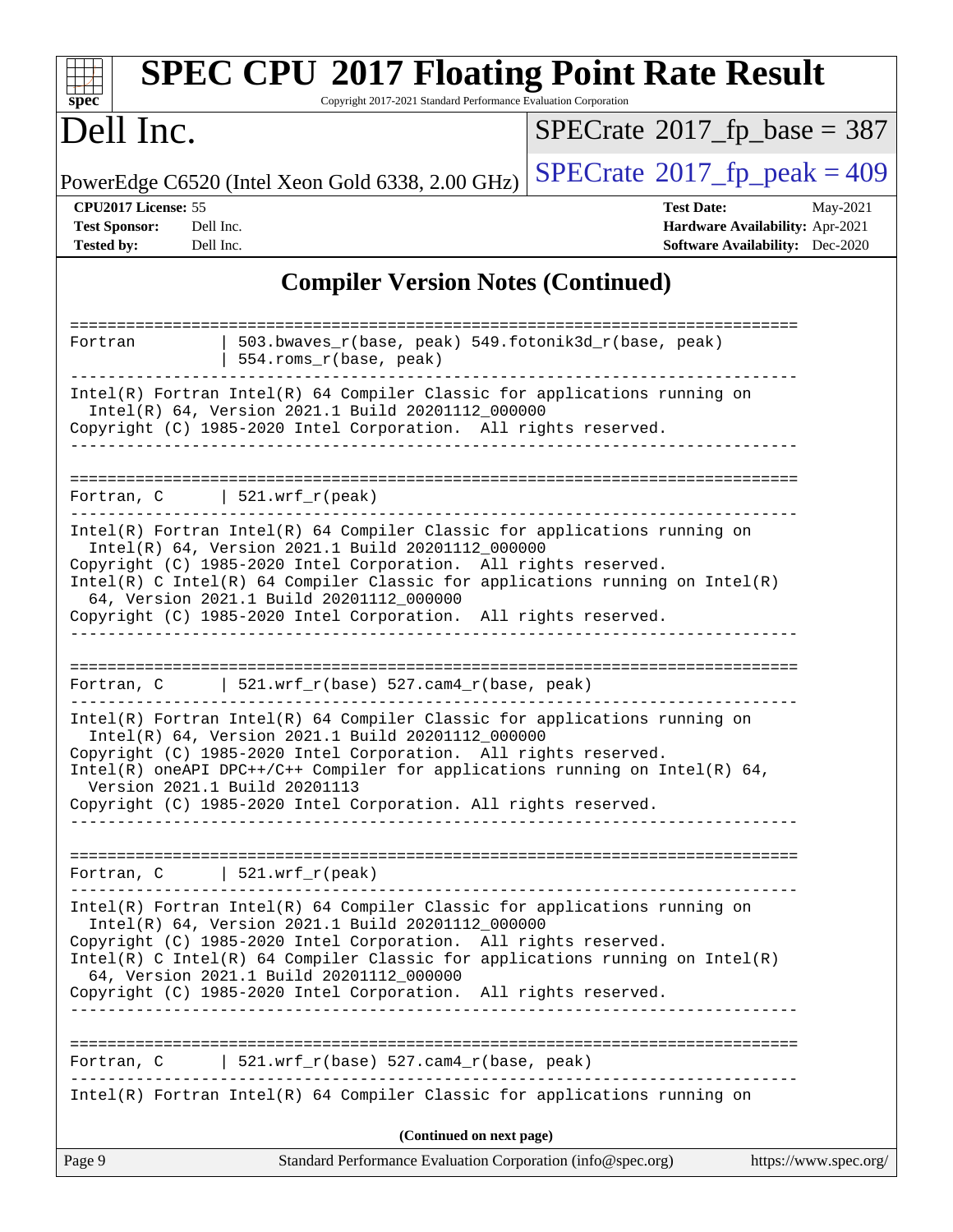

# **[SPEC CPU](http://www.spec.org/auto/cpu2017/Docs/result-fields.html#SPECCPU2017FloatingPointRateResult)[2017 Floating Point Rate Result](http://www.spec.org/auto/cpu2017/Docs/result-fields.html#SPECCPU2017FloatingPointRateResult)**

Copyright 2017-2021 Standard Performance Evaluation Corporation

# Dell Inc.

 $SPECTate$ <sup>®</sup>[2017\\_fp\\_base =](http://www.spec.org/auto/cpu2017/Docs/result-fields.html#SPECrate2017fpbase) 387

PowerEdge C6520 (Intel Xeon Gold 6338, 2.00 GHz)  $\vert$  [SPECrate](http://www.spec.org/auto/cpu2017/Docs/result-fields.html#SPECrate2017fppeak)®[2017\\_fp\\_peak = 4](http://www.spec.org/auto/cpu2017/Docs/result-fields.html#SPECrate2017fppeak)09

**[CPU2017 License:](http://www.spec.org/auto/cpu2017/Docs/result-fields.html#CPU2017License)** 55 **[Test Date:](http://www.spec.org/auto/cpu2017/Docs/result-fields.html#TestDate)** May-2021 **[Test Sponsor:](http://www.spec.org/auto/cpu2017/Docs/result-fields.html#TestSponsor)** Dell Inc. **[Hardware Availability:](http://www.spec.org/auto/cpu2017/Docs/result-fields.html#HardwareAvailability)** Apr-2021 **[Tested by:](http://www.spec.org/auto/cpu2017/Docs/result-fields.html#Testedby)** Dell Inc. **[Software Availability:](http://www.spec.org/auto/cpu2017/Docs/result-fields.html#SoftwareAvailability)** Dec-2020

### **[Compiler Version Notes \(Continued\)](http://www.spec.org/auto/cpu2017/Docs/result-fields.html#CompilerVersionNotes)**

 Intel(R) 64, Version 2021.1 Build 20201112\_000000 Copyright (C) 1985-2020 Intel Corporation. All rights reserved. Intel(R) oneAPI DPC++/C++ Compiler for applications running on Intel(R) 64, Version 2021.1 Build 20201113 Copyright (C) 1985-2020 Intel Corporation. All rights reserved. ------------------------------------------------------------------------------

**[Base Compiler Invocation](http://www.spec.org/auto/cpu2017/Docs/result-fields.html#BaseCompilerInvocation)**

[C benchmarks](http://www.spec.org/auto/cpu2017/Docs/result-fields.html#Cbenchmarks): [icx](http://www.spec.org/cpu2017/results/res2021q2/cpu2017-20210510-26153.flags.html#user_CCbase_intel_icx_fe2d28d19ae2a5db7c42fe0f2a2aed77cb715edd4aeb23434404a8be6683fe239869bb6ca8154ca98265c2e3b9226a719a0efe2953a4a7018c379b7010ccf087)

[C++ benchmarks:](http://www.spec.org/auto/cpu2017/Docs/result-fields.html#CXXbenchmarks) [icpx](http://www.spec.org/cpu2017/results/res2021q2/cpu2017-20210510-26153.flags.html#user_CXXbase_intel_icpx_1e918ed14c436bf4b9b7c8bcdd51d4539fc71b3df010bd1e9f8732d9c34c2b2914e48204a846820f3c0ebb4095dea797a5c30b458ac0b6dffac65d78f781f5ca)

[Fortran benchmarks](http://www.spec.org/auto/cpu2017/Docs/result-fields.html#Fortranbenchmarks): [ifort](http://www.spec.org/cpu2017/results/res2021q2/cpu2017-20210510-26153.flags.html#user_FCbase_intel_ifort_8111460550e3ca792625aed983ce982f94888b8b503583aa7ba2b8303487b4d8a21a13e7191a45c5fd58ff318f48f9492884d4413fa793fd88dd292cad7027ca)

[Benchmarks using both Fortran and C](http://www.spec.org/auto/cpu2017/Docs/result-fields.html#BenchmarksusingbothFortranandC): [ifort](http://www.spec.org/cpu2017/results/res2021q2/cpu2017-20210510-26153.flags.html#user_CC_FCbase_intel_ifort_8111460550e3ca792625aed983ce982f94888b8b503583aa7ba2b8303487b4d8a21a13e7191a45c5fd58ff318f48f9492884d4413fa793fd88dd292cad7027ca) [icx](http://www.spec.org/cpu2017/results/res2021q2/cpu2017-20210510-26153.flags.html#user_CC_FCbase_intel_icx_fe2d28d19ae2a5db7c42fe0f2a2aed77cb715edd4aeb23434404a8be6683fe239869bb6ca8154ca98265c2e3b9226a719a0efe2953a4a7018c379b7010ccf087)

[Benchmarks using both C and C++](http://www.spec.org/auto/cpu2017/Docs/result-fields.html#BenchmarksusingbothCandCXX): [icpx](http://www.spec.org/cpu2017/results/res2021q2/cpu2017-20210510-26153.flags.html#user_CC_CXXbase_intel_icpx_1e918ed14c436bf4b9b7c8bcdd51d4539fc71b3df010bd1e9f8732d9c34c2b2914e48204a846820f3c0ebb4095dea797a5c30b458ac0b6dffac65d78f781f5ca) [icx](http://www.spec.org/cpu2017/results/res2021q2/cpu2017-20210510-26153.flags.html#user_CC_CXXbase_intel_icx_fe2d28d19ae2a5db7c42fe0f2a2aed77cb715edd4aeb23434404a8be6683fe239869bb6ca8154ca98265c2e3b9226a719a0efe2953a4a7018c379b7010ccf087)

[Benchmarks using Fortran, C, and C++:](http://www.spec.org/auto/cpu2017/Docs/result-fields.html#BenchmarksusingFortranCandCXX) [icpx](http://www.spec.org/cpu2017/results/res2021q2/cpu2017-20210510-26153.flags.html#user_CC_CXX_FCbase_intel_icpx_1e918ed14c436bf4b9b7c8bcdd51d4539fc71b3df010bd1e9f8732d9c34c2b2914e48204a846820f3c0ebb4095dea797a5c30b458ac0b6dffac65d78f781f5ca) [icx](http://www.spec.org/cpu2017/results/res2021q2/cpu2017-20210510-26153.flags.html#user_CC_CXX_FCbase_intel_icx_fe2d28d19ae2a5db7c42fe0f2a2aed77cb715edd4aeb23434404a8be6683fe239869bb6ca8154ca98265c2e3b9226a719a0efe2953a4a7018c379b7010ccf087) [ifort](http://www.spec.org/cpu2017/results/res2021q2/cpu2017-20210510-26153.flags.html#user_CC_CXX_FCbase_intel_ifort_8111460550e3ca792625aed983ce982f94888b8b503583aa7ba2b8303487b4d8a21a13e7191a45c5fd58ff318f48f9492884d4413fa793fd88dd292cad7027ca)

## **[Base Portability Flags](http://www.spec.org/auto/cpu2017/Docs/result-fields.html#BasePortabilityFlags)**

 503.bwaves\_r: [-DSPEC\\_LP64](http://www.spec.org/cpu2017/results/res2021q2/cpu2017-20210510-26153.flags.html#suite_basePORTABILITY503_bwaves_r_DSPEC_LP64) 507.cactuBSSN\_r: [-DSPEC\\_LP64](http://www.spec.org/cpu2017/results/res2021q2/cpu2017-20210510-26153.flags.html#suite_basePORTABILITY507_cactuBSSN_r_DSPEC_LP64) 508.namd\_r: [-DSPEC\\_LP64](http://www.spec.org/cpu2017/results/res2021q2/cpu2017-20210510-26153.flags.html#suite_basePORTABILITY508_namd_r_DSPEC_LP64) 510.parest\_r: [-DSPEC\\_LP64](http://www.spec.org/cpu2017/results/res2021q2/cpu2017-20210510-26153.flags.html#suite_basePORTABILITY510_parest_r_DSPEC_LP64) 511.povray\_r: [-DSPEC\\_LP64](http://www.spec.org/cpu2017/results/res2021q2/cpu2017-20210510-26153.flags.html#suite_basePORTABILITY511_povray_r_DSPEC_LP64) 519.lbm\_r: [-DSPEC\\_LP64](http://www.spec.org/cpu2017/results/res2021q2/cpu2017-20210510-26153.flags.html#suite_basePORTABILITY519_lbm_r_DSPEC_LP64) 521.wrf\_r: [-DSPEC\\_LP64](http://www.spec.org/cpu2017/results/res2021q2/cpu2017-20210510-26153.flags.html#suite_basePORTABILITY521_wrf_r_DSPEC_LP64) [-DSPEC\\_CASE\\_FLAG](http://www.spec.org/cpu2017/results/res2021q2/cpu2017-20210510-26153.flags.html#b521.wrf_r_baseCPORTABILITY_DSPEC_CASE_FLAG) [-convert big\\_endian](http://www.spec.org/cpu2017/results/res2021q2/cpu2017-20210510-26153.flags.html#user_baseFPORTABILITY521_wrf_r_convert_big_endian_c3194028bc08c63ac5d04de18c48ce6d347e4e562e8892b8bdbdc0214820426deb8554edfa529a3fb25a586e65a3d812c835984020483e7e73212c4d31a38223) 526.blender\_r: [-DSPEC\\_LP64](http://www.spec.org/cpu2017/results/res2021q2/cpu2017-20210510-26153.flags.html#suite_basePORTABILITY526_blender_r_DSPEC_LP64) [-DSPEC\\_LINUX](http://www.spec.org/cpu2017/results/res2021q2/cpu2017-20210510-26153.flags.html#b526.blender_r_baseCPORTABILITY_DSPEC_LINUX) [-funsigned-char](http://www.spec.org/cpu2017/results/res2021q2/cpu2017-20210510-26153.flags.html#user_baseCPORTABILITY526_blender_r_force_uchar_40c60f00ab013830e2dd6774aeded3ff59883ba5a1fc5fc14077f794d777847726e2a5858cbc7672e36e1b067e7e5c1d9a74f7176df07886a243d7cc18edfe67) 527.cam4\_r: [-DSPEC\\_LP64](http://www.spec.org/cpu2017/results/res2021q2/cpu2017-20210510-26153.flags.html#suite_basePORTABILITY527_cam4_r_DSPEC_LP64) [-DSPEC\\_CASE\\_FLAG](http://www.spec.org/cpu2017/results/res2021q2/cpu2017-20210510-26153.flags.html#b527.cam4_r_baseCPORTABILITY_DSPEC_CASE_FLAG) 538.imagick\_r: [-DSPEC\\_LP64](http://www.spec.org/cpu2017/results/res2021q2/cpu2017-20210510-26153.flags.html#suite_basePORTABILITY538_imagick_r_DSPEC_LP64) 544.nab\_r: [-DSPEC\\_LP64](http://www.spec.org/cpu2017/results/res2021q2/cpu2017-20210510-26153.flags.html#suite_basePORTABILITY544_nab_r_DSPEC_LP64) 549.fotonik3d\_r: [-DSPEC\\_LP64](http://www.spec.org/cpu2017/results/res2021q2/cpu2017-20210510-26153.flags.html#suite_basePORTABILITY549_fotonik3d_r_DSPEC_LP64) 554.roms\_r: [-DSPEC\\_LP64](http://www.spec.org/cpu2017/results/res2021q2/cpu2017-20210510-26153.flags.html#suite_basePORTABILITY554_roms_r_DSPEC_LP64)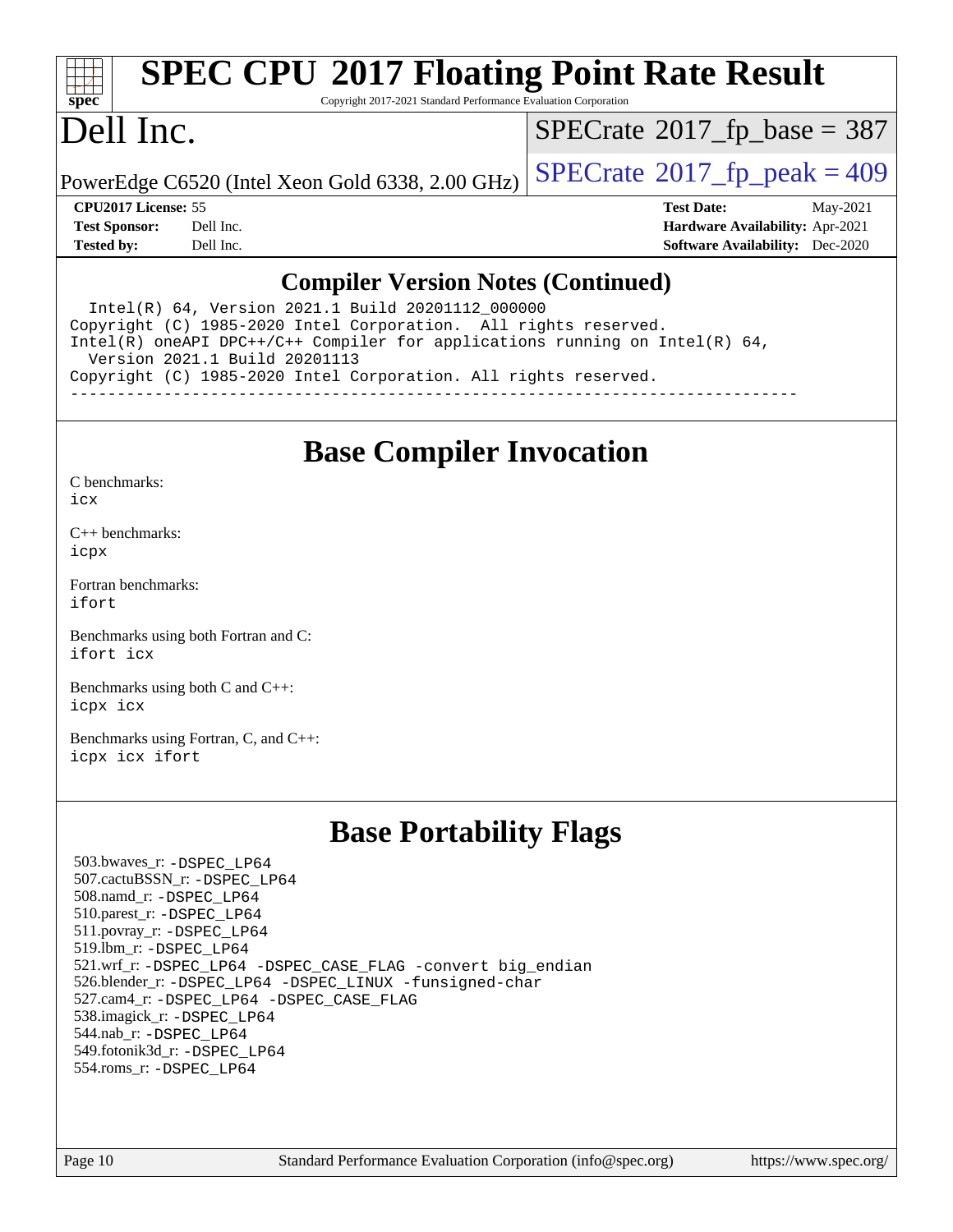| <b>SPEC CPU®2017 Floating Point Rate Result</b><br>Copyright 2017-2021 Standard Performance Evaluation Corporation<br>spec <sup>®</sup>                                                                                                                                                                                                                                                                              |                                                                                                            |  |  |  |  |  |
|----------------------------------------------------------------------------------------------------------------------------------------------------------------------------------------------------------------------------------------------------------------------------------------------------------------------------------------------------------------------------------------------------------------------|------------------------------------------------------------------------------------------------------------|--|--|--|--|--|
| Dell Inc.                                                                                                                                                                                                                                                                                                                                                                                                            | $SPECrate^{\circ}2017$ fp base = 387                                                                       |  |  |  |  |  |
| PowerEdge C6520 (Intel Xeon Gold 6338, 2.00 GHz)                                                                                                                                                                                                                                                                                                                                                                     | $SPECrate@2017_fp\_peak = 409$                                                                             |  |  |  |  |  |
| CPU2017 License: 55<br><b>Test Sponsor:</b><br>Dell Inc.<br>Dell Inc.<br><b>Tested by:</b>                                                                                                                                                                                                                                                                                                                           | <b>Test Date:</b><br>May-2021<br>Hardware Availability: Apr-2021<br><b>Software Availability:</b> Dec-2020 |  |  |  |  |  |
| <b>Base Optimization Flags</b>                                                                                                                                                                                                                                                                                                                                                                                       |                                                                                                            |  |  |  |  |  |
| C benchmarks:<br>-w -std=c11 -m64 -Wl,-z, muldefs -xCORE-AVX512 -Ofast -ffast-math<br>-flto -mfpmath=sse -funroll-loops -qopt-mem-layout-trans=4<br>-mbranches-within-32B-boundaries -ljemalloc<br>$-L/usr/local/jemalloc64-5.0.1/lib$<br>$C_{++}$ benchmarks:<br>-w -m64 -Wl,-z, muldefs -xCORE-AVX512 -Ofast -ffast-math -flto                                                                                     |                                                                                                            |  |  |  |  |  |
| -mfpmath=sse -funroll-loops -qopt-mem-layout-trans=4<br>-mbranches-within-32B-boundaries -ljemalloc<br>-L/usr/local/jemalloc64-5.0.1/lib                                                                                                                                                                                                                                                                             |                                                                                                            |  |  |  |  |  |
| Fortran benchmarks:<br>$-w$ -m64 -Wl,-z, muldefs -xCORE-AVX512 -O3 -ipo -no-prec-div<br>-qopt-prefetch -ffinite-math-only<br>-qopt-multiple-gather-scatter-by-shuffles -qopt-mem-layout-trans=4<br>-nostandard-realloc-lhs -align array32byte -auto<br>-mbranches-within-32B-boundaries -ljemalloc<br>-L/usr/local/jemalloc64-5.0.1/lib                                                                              |                                                                                                            |  |  |  |  |  |
| Benchmarks using both Fortran and C:<br>-w -m64 -std=c11 -Wl,-z, muldefs -xCORE-AVX512 -Ofast -ffast-math<br>-flto -mfpmath=sse -funroll-loops -qopt-mem-layout-trans=4 -03 -ipo<br>-no-prec-div -qopt-prefetch -ffinite-math-only<br>-qopt-multiple-gather-scatter-by-shuffles<br>-mbranches-within-32B-boundaries -nostandard-realloc-lhs<br>-align array32byte -auto -ljemalloc -L/usr/local/jemalloc64-5.0.1/lib |                                                                                                            |  |  |  |  |  |
| Benchmarks using both C and C++:<br>-w -m64 -std=c11 -Wl,-z, muldefs -xCORE-AVX512 -Ofast -ffast-math<br>-flto -mfpmath=sse -funroll-loops -qopt-mem-layout-trans=4<br>-mbranches-within-32B-boundaries -ljemalloc<br>-L/usr/local/jemalloc64-5.0.1/lib                                                                                                                                                              |                                                                                                            |  |  |  |  |  |
| Benchmarks using Fortran, C, and C++:<br>-w -m64 -std=c11 -Wl,-z, muldefs -xCORE-AVX512 -Ofast -ffast-math<br>-flto -mfpmath=sse -funroll-loops -qopt-mem-layout-trans=4 -03<br>-no-prec-div -qopt-prefetch -ffinite-math-only<br>-qopt-multiple-gather-scatter-by-shuffles<br>-mbranches-within-32B-boundaries -nostandard-realloc-lhs<br>-align array32byte -auto -ljemalloc -L/usr/local/jemalloc64-5.0.1/lib     |                                                                                                            |  |  |  |  |  |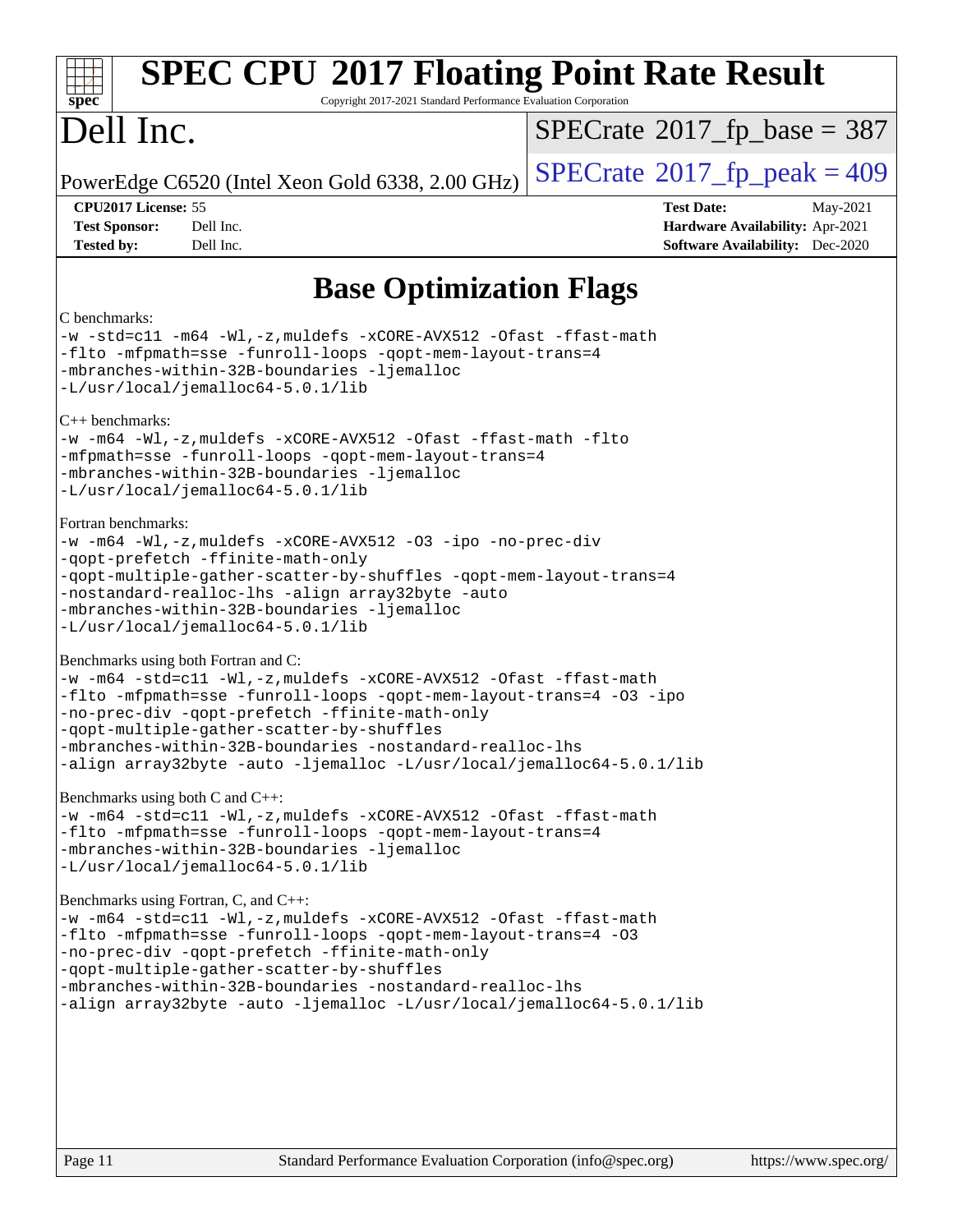| spec |  |  |  |  |  |  |
|------|--|--|--|--|--|--|

# **[SPEC CPU](http://www.spec.org/auto/cpu2017/Docs/result-fields.html#SPECCPU2017FloatingPointRateResult)[2017 Floating Point Rate Result](http://www.spec.org/auto/cpu2017/Docs/result-fields.html#SPECCPU2017FloatingPointRateResult)**

Copyright 2017-2021 Standard Performance Evaluation Corporation

# Dell Inc.

 $SPECTate$ <sup>®</sup>[2017\\_fp\\_base =](http://www.spec.org/auto/cpu2017/Docs/result-fields.html#SPECrate2017fpbase) 387

PowerEdge C6520 (Intel Xeon Gold 6338, 2.00 GHz)  $\vert$  [SPECrate](http://www.spec.org/auto/cpu2017/Docs/result-fields.html#SPECrate2017fppeak)®[2017\\_fp\\_peak = 4](http://www.spec.org/auto/cpu2017/Docs/result-fields.html#SPECrate2017fppeak)09

**[CPU2017 License:](http://www.spec.org/auto/cpu2017/Docs/result-fields.html#CPU2017License)** 55 **[Test Date:](http://www.spec.org/auto/cpu2017/Docs/result-fields.html#TestDate)** May-2021

**[Test Sponsor:](http://www.spec.org/auto/cpu2017/Docs/result-fields.html#TestSponsor)** Dell Inc. **[Hardware Availability:](http://www.spec.org/auto/cpu2017/Docs/result-fields.html#HardwareAvailability)** Apr-2021 **[Tested by:](http://www.spec.org/auto/cpu2017/Docs/result-fields.html#Testedby)** Dell Inc. **[Software Availability:](http://www.spec.org/auto/cpu2017/Docs/result-fields.html#SoftwareAvailability)** Dec-2020

## **[Peak Compiler Invocation](http://www.spec.org/auto/cpu2017/Docs/result-fields.html#PeakCompilerInvocation)**

[C benchmarks:](http://www.spec.org/auto/cpu2017/Docs/result-fields.html#Cbenchmarks)

[icx](http://www.spec.org/cpu2017/results/res2021q2/cpu2017-20210510-26153.flags.html#user_CCpeak_intel_icx_fe2d28d19ae2a5db7c42fe0f2a2aed77cb715edd4aeb23434404a8be6683fe239869bb6ca8154ca98265c2e3b9226a719a0efe2953a4a7018c379b7010ccf087)

[C++ benchmarks](http://www.spec.org/auto/cpu2017/Docs/result-fields.html#CXXbenchmarks): [icpx](http://www.spec.org/cpu2017/results/res2021q2/cpu2017-20210510-26153.flags.html#user_CXXpeak_intel_icpx_1e918ed14c436bf4b9b7c8bcdd51d4539fc71b3df010bd1e9f8732d9c34c2b2914e48204a846820f3c0ebb4095dea797a5c30b458ac0b6dffac65d78f781f5ca)

[Fortran benchmarks:](http://www.spec.org/auto/cpu2017/Docs/result-fields.html#Fortranbenchmarks) [ifort](http://www.spec.org/cpu2017/results/res2021q2/cpu2017-20210510-26153.flags.html#user_FCpeak_intel_ifort_8111460550e3ca792625aed983ce982f94888b8b503583aa7ba2b8303487b4d8a21a13e7191a45c5fd58ff318f48f9492884d4413fa793fd88dd292cad7027ca)

[Benchmarks using both Fortran and C:](http://www.spec.org/auto/cpu2017/Docs/result-fields.html#BenchmarksusingbothFortranandC)

521.wrf\_r: [ifort](http://www.spec.org/cpu2017/results/res2021q2/cpu2017-20210510-26153.flags.html#user_peakFCLD521_wrf_r_intel_ifort_8111460550e3ca792625aed983ce982f94888b8b503583aa7ba2b8303487b4d8a21a13e7191a45c5fd58ff318f48f9492884d4413fa793fd88dd292cad7027ca) [icc](http://www.spec.org/cpu2017/results/res2021q2/cpu2017-20210510-26153.flags.html#user_peakCC521_wrf_r_intel_icc_66fc1ee009f7361af1fbd72ca7dcefbb700085f36577c54f309893dd4ec40d12360134090235512931783d35fd58c0460139e722d5067c5574d8eaf2b3e37e92)

527.cam4\_r: [ifort](http://www.spec.org/cpu2017/results/res2021q2/cpu2017-20210510-26153.flags.html#user_peakFCLD527_cam4_r_intel_ifort_8111460550e3ca792625aed983ce982f94888b8b503583aa7ba2b8303487b4d8a21a13e7191a45c5fd58ff318f48f9492884d4413fa793fd88dd292cad7027ca) [icx](http://www.spec.org/cpu2017/results/res2021q2/cpu2017-20210510-26153.flags.html#user_peakCC527_cam4_r_intel_icx_fe2d28d19ae2a5db7c42fe0f2a2aed77cb715edd4aeb23434404a8be6683fe239869bb6ca8154ca98265c2e3b9226a719a0efe2953a4a7018c379b7010ccf087)

[Benchmarks using both C and C++](http://www.spec.org/auto/cpu2017/Docs/result-fields.html#BenchmarksusingbothCandCXX):

511.povray\_r: [icpc](http://www.spec.org/cpu2017/results/res2021q2/cpu2017-20210510-26153.flags.html#user_peakCXXLD511_povray_r_intel_icpc_c510b6838c7f56d33e37e94d029a35b4a7bccf4766a728ee175e80a419847e808290a9b78be685c44ab727ea267ec2f070ec5dc83b407c0218cded6866a35d07) [icc](http://www.spec.org/cpu2017/results/res2021q2/cpu2017-20210510-26153.flags.html#user_peakCC511_povray_r_intel_icc_66fc1ee009f7361af1fbd72ca7dcefbb700085f36577c54f309893dd4ec40d12360134090235512931783d35fd58c0460139e722d5067c5574d8eaf2b3e37e92)

526.blender\_r: [icpx](http://www.spec.org/cpu2017/results/res2021q2/cpu2017-20210510-26153.flags.html#user_peakCXXLD526_blender_r_intel_icpx_1e918ed14c436bf4b9b7c8bcdd51d4539fc71b3df010bd1e9f8732d9c34c2b2914e48204a846820f3c0ebb4095dea797a5c30b458ac0b6dffac65d78f781f5ca) [icx](http://www.spec.org/cpu2017/results/res2021q2/cpu2017-20210510-26153.flags.html#user_peakCC526_blender_r_intel_icx_fe2d28d19ae2a5db7c42fe0f2a2aed77cb715edd4aeb23434404a8be6683fe239869bb6ca8154ca98265c2e3b9226a719a0efe2953a4a7018c379b7010ccf087)

[Benchmarks using Fortran, C, and C++](http://www.spec.org/auto/cpu2017/Docs/result-fields.html#BenchmarksusingFortranCandCXX): [icpx](http://www.spec.org/cpu2017/results/res2021q2/cpu2017-20210510-26153.flags.html#user_CC_CXX_FCpeak_intel_icpx_1e918ed14c436bf4b9b7c8bcdd51d4539fc71b3df010bd1e9f8732d9c34c2b2914e48204a846820f3c0ebb4095dea797a5c30b458ac0b6dffac65d78f781f5ca) [icx](http://www.spec.org/cpu2017/results/res2021q2/cpu2017-20210510-26153.flags.html#user_CC_CXX_FCpeak_intel_icx_fe2d28d19ae2a5db7c42fe0f2a2aed77cb715edd4aeb23434404a8be6683fe239869bb6ca8154ca98265c2e3b9226a719a0efe2953a4a7018c379b7010ccf087) [ifort](http://www.spec.org/cpu2017/results/res2021q2/cpu2017-20210510-26153.flags.html#user_CC_CXX_FCpeak_intel_ifort_8111460550e3ca792625aed983ce982f94888b8b503583aa7ba2b8303487b4d8a21a13e7191a45c5fd58ff318f48f9492884d4413fa793fd88dd292cad7027ca)

### **[Peak Portability Flags](http://www.spec.org/auto/cpu2017/Docs/result-fields.html#PeakPortabilityFlags)**

Same as Base Portability Flags

# **[Peak Optimization Flags](http://www.spec.org/auto/cpu2017/Docs/result-fields.html#PeakOptimizationFlags)**

[C benchmarks](http://www.spec.org/auto/cpu2017/Docs/result-fields.html#Cbenchmarks):

519.lbm\_r: basepeak = yes

538.imagick\_r: basepeak = yes

 544.nab\_r: [-w](http://www.spec.org/cpu2017/results/res2021q2/cpu2017-20210510-26153.flags.html#user_peakCCLD544_nab_r_supress_warning_66fb2c4e5c1dd10f38bdd29623979399e5ae75ae6e5453792d82ef66afed381df4a8602f92cac8d2ea0fffa7b93b4b1ccb9ecad4af01c9b2fe338b2082ae3859) [-std=c11](http://www.spec.org/cpu2017/results/res2021q2/cpu2017-20210510-26153.flags.html#user_peakCCLD544_nab_r_std-icc-std_0e1c27790398a4642dfca32ffe6c27b5796f9c2d2676156f2e42c9c44eaad0c049b1cdb667a270c34d979996257aeb8fc440bfb01818dbc9357bd9d174cb8524) [-m64](http://www.spec.org/cpu2017/results/res2021q2/cpu2017-20210510-26153.flags.html#user_peakCCLD544_nab_r_m64-icc) [-Wl,-z,muldefs](http://www.spec.org/cpu2017/results/res2021q2/cpu2017-20210510-26153.flags.html#user_peakEXTRA_LDFLAGS544_nab_r_link_force_multiple1_b4cbdb97b34bdee9ceefcfe54f4c8ea74255f0b02a4b23e853cdb0e18eb4525ac79b5a88067c842dd0ee6996c24547a27a4b99331201badda8798ef8a743f577) [-xCORE-AVX512](http://www.spec.org/cpu2017/results/res2021q2/cpu2017-20210510-26153.flags.html#user_peakCOPTIMIZE544_nab_r_f-xCORE-AVX512) [-flto](http://www.spec.org/cpu2017/results/res2021q2/cpu2017-20210510-26153.flags.html#user_peakCOPTIMIZE544_nab_r_f-flto) [-Ofast](http://www.spec.org/cpu2017/results/res2021q2/cpu2017-20210510-26153.flags.html#user_peakCOPTIMIZE544_nab_r_f-Ofast) [-qopt-mem-layout-trans=4](http://www.spec.org/cpu2017/results/res2021q2/cpu2017-20210510-26153.flags.html#user_peakCOPTIMIZE544_nab_r_f-qopt-mem-layout-trans_fa39e755916c150a61361b7846f310bcdf6f04e385ef281cadf3647acec3f0ae266d1a1d22d972a7087a248fd4e6ca390a3634700869573d231a252c784941a8) [-fimf-accuracy-bits=14:sqrt](http://www.spec.org/cpu2017/results/res2021q2/cpu2017-20210510-26153.flags.html#user_peakEXTRA_OPTIMIZE544_nab_r_f-imf-accuracy-bits_dec3764af0c61f52590ca8f859bc2b38948cb3a9f4bd45f959a8dd6743142ff5c0d5c89fdfba8d7c6d41a5122d7dc4d32797a5effd20a981baa30839b7373d7d) [-mbranches-within-32B-boundaries](http://www.spec.org/cpu2017/results/res2021q2/cpu2017-20210510-26153.flags.html#user_peakEXTRA_COPTIMIZE544_nab_r_f-mbranches-within-32B-boundaries) [-ljemalloc](http://www.spec.org/cpu2017/results/res2021q2/cpu2017-20210510-26153.flags.html#user_peakEXTRA_LIBS544_nab_r_jemalloc_link_lib_d1249b907c500fa1c0672f44f562e3d0f79738ae9e3c4a9c376d49f265a04b9c99b167ecedbf6711b3085be911c67ff61f150a17b3472be731631ba4d0471706)

[-L/usr/local/jemalloc64-5.0.1/lib](http://www.spec.org/cpu2017/results/res2021q2/cpu2017-20210510-26153.flags.html#user_peakEXTRA_LIBS544_nab_r_jemalloc_link_path64_1_cc289568b1a6c0fd3b62c91b824c27fcb5af5e8098e6ad028160d21144ef1b8aef3170d2acf0bee98a8da324cfe4f67d0a3d0c4cc4673d993d694dc2a0df248b)

**(Continued on next page)**

Page 12 Standard Performance Evaluation Corporation [\(info@spec.org\)](mailto:info@spec.org) <https://www.spec.org/>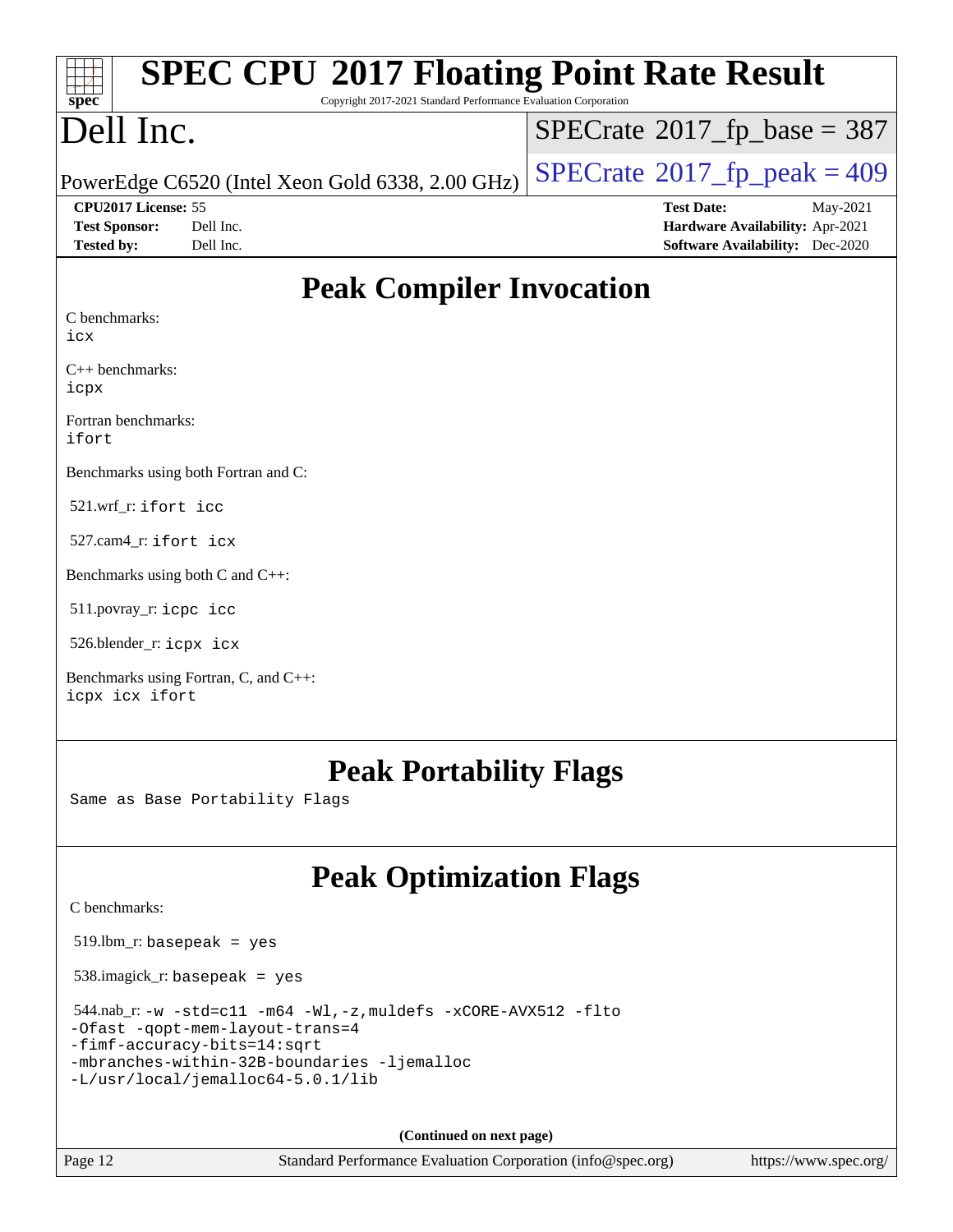

# **[SPEC CPU](http://www.spec.org/auto/cpu2017/Docs/result-fields.html#SPECCPU2017FloatingPointRateResult)[2017 Floating Point Rate Result](http://www.spec.org/auto/cpu2017/Docs/result-fields.html#SPECCPU2017FloatingPointRateResult)**

Copyright 2017-2021 Standard Performance Evaluation Corporation

# Dell Inc.

 $SPECTate$ <sup>®</sup>[2017\\_fp\\_base =](http://www.spec.org/auto/cpu2017/Docs/result-fields.html#SPECrate2017fpbase) 387

PowerEdge C6520 (Intel Xeon Gold 6338, 2.00 GHz)  $\left|$  [SPECrate](http://www.spec.org/auto/cpu2017/Docs/result-fields.html#SPECrate2017fppeak)<sup>®</sup>[2017\\_fp\\_peak = 4](http://www.spec.org/auto/cpu2017/Docs/result-fields.html#SPECrate2017fppeak)09

**[CPU2017 License:](http://www.spec.org/auto/cpu2017/Docs/result-fields.html#CPU2017License)** 55 **[Test Date:](http://www.spec.org/auto/cpu2017/Docs/result-fields.html#TestDate)** May-2021 **[Test Sponsor:](http://www.spec.org/auto/cpu2017/Docs/result-fields.html#TestSponsor)** Dell Inc. **[Hardware Availability:](http://www.spec.org/auto/cpu2017/Docs/result-fields.html#HardwareAvailability)** Apr-2021 **[Tested by:](http://www.spec.org/auto/cpu2017/Docs/result-fields.html#Testedby)** Dell Inc. **[Software Availability:](http://www.spec.org/auto/cpu2017/Docs/result-fields.html#SoftwareAvailability)** Dec-2020

# **[Peak Optimization Flags \(Continued\)](http://www.spec.org/auto/cpu2017/Docs/result-fields.html#PeakOptimizationFlags)**

[C++ benchmarks:](http://www.spec.org/auto/cpu2017/Docs/result-fields.html#CXXbenchmarks)

508.namd  $r:$  basepeak = yes

 510.parest\_r: [-w](http://www.spec.org/cpu2017/results/res2021q2/cpu2017-20210510-26153.flags.html#user_peakCXXLD510_parest_r_supress_warning_66fb2c4e5c1dd10f38bdd29623979399e5ae75ae6e5453792d82ef66afed381df4a8602f92cac8d2ea0fffa7b93b4b1ccb9ecad4af01c9b2fe338b2082ae3859) [-m64](http://www.spec.org/cpu2017/results/res2021q2/cpu2017-20210510-26153.flags.html#user_peakCXXLD510_parest_r_m64-icc) [-Wl,-z,muldefs](http://www.spec.org/cpu2017/results/res2021q2/cpu2017-20210510-26153.flags.html#user_peakEXTRA_LDFLAGS510_parest_r_link_force_multiple1_b4cbdb97b34bdee9ceefcfe54f4c8ea74255f0b02a4b23e853cdb0e18eb4525ac79b5a88067c842dd0ee6996c24547a27a4b99331201badda8798ef8a743f577) [-xCORE-AVX512](http://www.spec.org/cpu2017/results/res2021q2/cpu2017-20210510-26153.flags.html#user_peakCXXOPTIMIZE510_parest_r_f-xCORE-AVX512) [-Ofast](http://www.spec.org/cpu2017/results/res2021q2/cpu2017-20210510-26153.flags.html#user_peakCXXOPTIMIZE510_parest_r_f-Ofast) [-ffast-math](http://www.spec.org/cpu2017/results/res2021q2/cpu2017-20210510-26153.flags.html#user_peakCXXOPTIMIZE510_parest_r_f-ffast-math) [-flto](http://www.spec.org/cpu2017/results/res2021q2/cpu2017-20210510-26153.flags.html#user_peakCXXOPTIMIZE510_parest_r_f-flto) [-mfpmath=sse](http://www.spec.org/cpu2017/results/res2021q2/cpu2017-20210510-26153.flags.html#user_peakCXXOPTIMIZE510_parest_r_f-mfpmath_70eb8fac26bde974f8ab713bc9086c5621c0b8d2f6c86f38af0bd7062540daf19db5f3a066d8c6684be05d84c9b6322eb3b5be6619d967835195b93d6c02afa1) [-funroll-loops](http://www.spec.org/cpu2017/results/res2021q2/cpu2017-20210510-26153.flags.html#user_peakCXXOPTIMIZE510_parest_r_f-funroll-loops) [-qopt-mem-layout-trans=4](http://www.spec.org/cpu2017/results/res2021q2/cpu2017-20210510-26153.flags.html#user_peakCXXOPTIMIZE510_parest_r_f-qopt-mem-layout-trans_fa39e755916c150a61361b7846f310bcdf6f04e385ef281cadf3647acec3f0ae266d1a1d22d972a7087a248fd4e6ca390a3634700869573d231a252c784941a8) [-mbranches-within-32B-boundaries](http://www.spec.org/cpu2017/results/res2021q2/cpu2017-20210510-26153.flags.html#user_peakEXTRA_CXXOPTIMIZE510_parest_r_f-mbranches-within-32B-boundaries) [-ljemalloc](http://www.spec.org/cpu2017/results/res2021q2/cpu2017-20210510-26153.flags.html#user_peakEXTRA_LIBS510_parest_r_jemalloc_link_lib_d1249b907c500fa1c0672f44f562e3d0f79738ae9e3c4a9c376d49f265a04b9c99b167ecedbf6711b3085be911c67ff61f150a17b3472be731631ba4d0471706) [-L/usr/local/jemalloc64-5.0.1/lib](http://www.spec.org/cpu2017/results/res2021q2/cpu2017-20210510-26153.flags.html#user_peakEXTRA_LIBS510_parest_r_jemalloc_link_path64_1_cc289568b1a6c0fd3b62c91b824c27fcb5af5e8098e6ad028160d21144ef1b8aef3170d2acf0bee98a8da324cfe4f67d0a3d0c4cc4673d993d694dc2a0df248b)

[Fortran benchmarks](http://www.spec.org/auto/cpu2017/Docs/result-fields.html#Fortranbenchmarks):

 503.bwaves\_r: [-w](http://www.spec.org/cpu2017/results/res2021q2/cpu2017-20210510-26153.flags.html#user_peakFCLD503_bwaves_r_supress_warning_66fb2c4e5c1dd10f38bdd29623979399e5ae75ae6e5453792d82ef66afed381df4a8602f92cac8d2ea0fffa7b93b4b1ccb9ecad4af01c9b2fe338b2082ae3859) [-m64](http://www.spec.org/cpu2017/results/res2021q2/cpu2017-20210510-26153.flags.html#user_peakFCLD503_bwaves_r_m64-icc) [-Wl,-z,muldefs](http://www.spec.org/cpu2017/results/res2021q2/cpu2017-20210510-26153.flags.html#user_peakEXTRA_LDFLAGS503_bwaves_r_link_force_multiple1_b4cbdb97b34bdee9ceefcfe54f4c8ea74255f0b02a4b23e853cdb0e18eb4525ac79b5a88067c842dd0ee6996c24547a27a4b99331201badda8798ef8a743f577) [-xCORE-AVX512](http://www.spec.org/cpu2017/results/res2021q2/cpu2017-20210510-26153.flags.html#user_peakFOPTIMIZE503_bwaves_r_f-xCORE-AVX512) [-O3](http://www.spec.org/cpu2017/results/res2021q2/cpu2017-20210510-26153.flags.html#user_peakFOPTIMIZE503_bwaves_r_f-O3) [-ipo](http://www.spec.org/cpu2017/results/res2021q2/cpu2017-20210510-26153.flags.html#user_peakFOPTIMIZE503_bwaves_r_f-ipo) [-no-prec-div](http://www.spec.org/cpu2017/results/res2021q2/cpu2017-20210510-26153.flags.html#user_peakFOPTIMIZE503_bwaves_r_f-no-prec-div) [-qopt-prefetch](http://www.spec.org/cpu2017/results/res2021q2/cpu2017-20210510-26153.flags.html#user_peakFOPTIMIZE503_bwaves_r_f-qopt-prefetch) [-ffinite-math-only](http://www.spec.org/cpu2017/results/res2021q2/cpu2017-20210510-26153.flags.html#user_peakFOPTIMIZE503_bwaves_r_f_finite_math_only_cb91587bd2077682c4b38af759c288ed7c732db004271a9512da14a4f8007909a5f1427ecbf1a0fb78ff2a814402c6114ac565ca162485bbcae155b5e4258871) [-qopt-multiple-gather-scatter-by-shuffles](http://www.spec.org/cpu2017/results/res2021q2/cpu2017-20210510-26153.flags.html#user_peakFOPTIMIZE503_bwaves_r_f-qopt-multiple-gather-scatter-by-shuffles) [-qopt-mem-layout-trans=4](http://www.spec.org/cpu2017/results/res2021q2/cpu2017-20210510-26153.flags.html#user_peakFOPTIMIZE503_bwaves_r_f-qopt-mem-layout-trans_fa39e755916c150a61361b7846f310bcdf6f04e385ef281cadf3647acec3f0ae266d1a1d22d972a7087a248fd4e6ca390a3634700869573d231a252c784941a8) [-nostandard-realloc-lhs](http://www.spec.org/cpu2017/results/res2021q2/cpu2017-20210510-26153.flags.html#user_peakEXTRA_FOPTIMIZE503_bwaves_r_f_2003_std_realloc_82b4557e90729c0f113870c07e44d33d6f5a304b4f63d4c15d2d0f1fab99f5daaed73bdb9275d9ae411527f28b936061aa8b9c8f2d63842963b95c9dd6426b8a) [-align array32byte](http://www.spec.org/cpu2017/results/res2021q2/cpu2017-20210510-26153.flags.html#user_peakEXTRA_FOPTIMIZE503_bwaves_r_align_array32byte_b982fe038af199962ba9a80c053b8342c548c85b40b8e86eb3cc33dee0d7986a4af373ac2d51c3f7cf710a18d62fdce2948f201cd044323541f22fc0fffc51b6) [-auto](http://www.spec.org/cpu2017/results/res2021q2/cpu2017-20210510-26153.flags.html#user_peakEXTRA_FOPTIMIZE503_bwaves_r_f-auto) [-mbranches-within-32B-boundaries](http://www.spec.org/cpu2017/results/res2021q2/cpu2017-20210510-26153.flags.html#user_peakEXTRA_FOPTIMIZE503_bwaves_r_f-mbranches-within-32B-boundaries) [-ljemalloc](http://www.spec.org/cpu2017/results/res2021q2/cpu2017-20210510-26153.flags.html#user_peakEXTRA_LIBS503_bwaves_r_jemalloc_link_lib_d1249b907c500fa1c0672f44f562e3d0f79738ae9e3c4a9c376d49f265a04b9c99b167ecedbf6711b3085be911c67ff61f150a17b3472be731631ba4d0471706) [-L/usr/local/jemalloc64-5.0.1/lib](http://www.spec.org/cpu2017/results/res2021q2/cpu2017-20210510-26153.flags.html#user_peakEXTRA_LIBS503_bwaves_r_jemalloc_link_path64_1_cc289568b1a6c0fd3b62c91b824c27fcb5af5e8098e6ad028160d21144ef1b8aef3170d2acf0bee98a8da324cfe4f67d0a3d0c4cc4673d993d694dc2a0df248b)

 $549.$ fotonik $3d$ <sub>-</sub> $r:$  basepeak = yes

554.roms\_r: Same as 503.bwaves\_r

[Benchmarks using both Fortran and C](http://www.spec.org/auto/cpu2017/Docs/result-fields.html#BenchmarksusingbothFortranandC):

```
521.wrf_r: -\text{prof-qen}(pass 1) -\text{prof-use}(pass 2) -\text{xCORE-AVX512} -03-ipo -no-prec-div -qopt-prefetch -ffinite-math-only
-qopt-multiple-gather-scatter-by-shuffles
-qopt-mem-layout-trans=4 -mbranches-within-32B-boundaries
-nostandard-realloc-lhs -align array32byte -auto
-L/usr/local/jemalloc64-5.0.1/lib -ljemalloc
```
527.cam4\_r: basepeak = yes

[Benchmarks using both C and C++](http://www.spec.org/auto/cpu2017/Docs/result-fields.html#BenchmarksusingbothCandCXX):

```
 511.povray_r: -prof-gen(pass 1) -prof-use(pass 2) -xCORE-AVX512 -O3
-ipo -no-prec-div -qopt-prefetch -ffinite-math-only
-qopt-multiple-gather-scatter-by-shuffles
-qopt-mem-layout-trans=4 -mbranches-within-32B-boundaries
-L/usr/local/jemalloc64-5.0.1/lib -ljemalloc
```
526.blender\_r: basepeak = yes

[Benchmarks using Fortran, C, and C++:](http://www.spec.org/auto/cpu2017/Docs/result-fields.html#BenchmarksusingFortranCandCXX)

**(Continued on next page)**